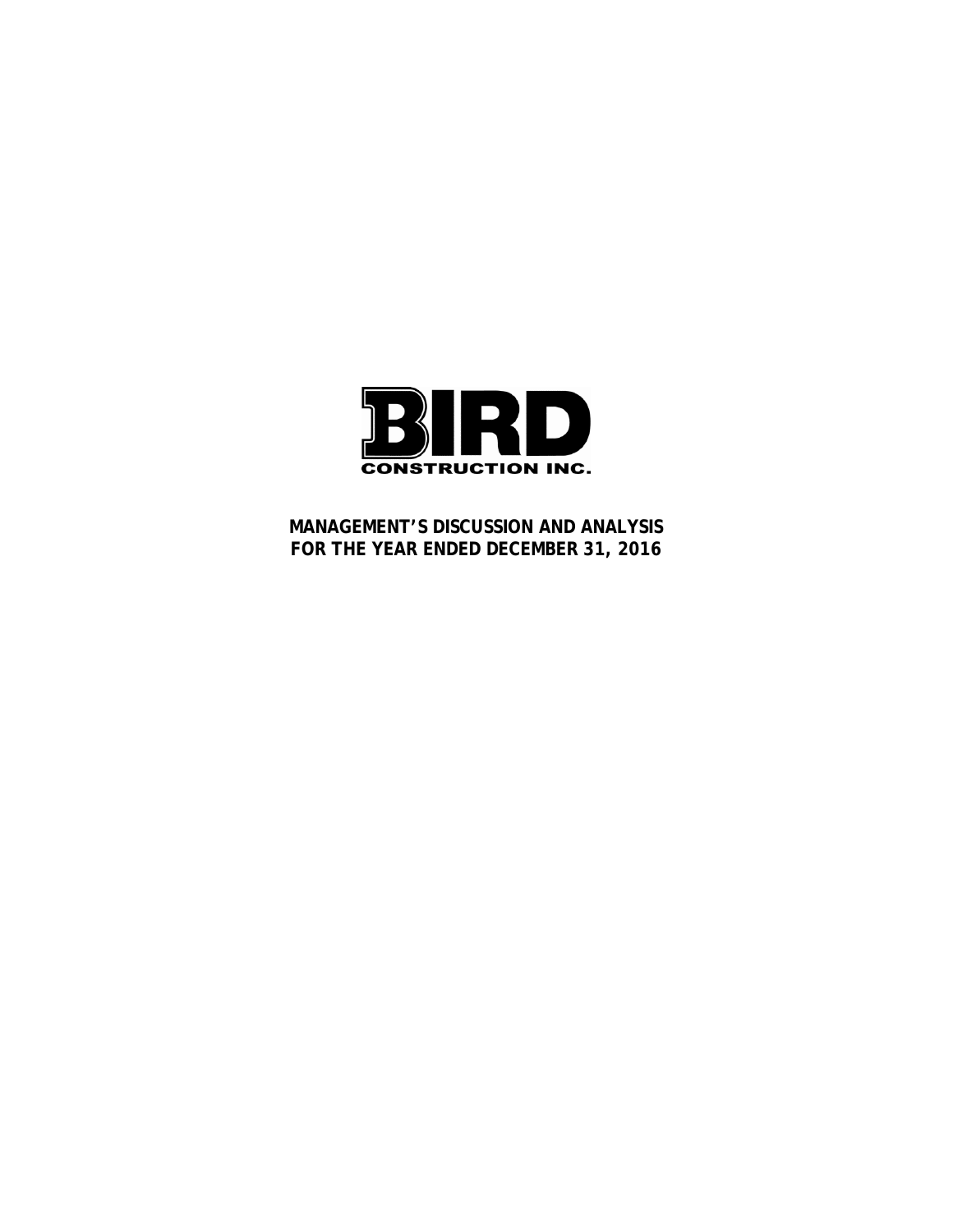# **Management's Discussion and Analysis**

*The following Management's Discussion and Analysis ("MD&A") of Bird Construction Inc.'s ("the Company" or "Bird") financial condition and results of operations should be read in conjunction with the December 31, 2016 consolidated financial statements of Bird Construction Inc. This discussion contains forward-looking statements, which are subject to a variety of factors that could cause actual results to differ materially from those contemplated by these statements. See "Forward-Looking Information". Some of the factors that could cause results or events to differ from current expectations include, but are not limited to, the factors described under "Risks Relating to the Business" and "Risks Relating to the Shares" included in the Company's most current Annual Information Form dated March 14, 2017. This MD&A has been prepared as of March 14, 2017. Additional information about the Company is available through the System for Electronic Document Analysis and Retrieval (SEDAR) at www.sedar.com and includes the Company's Annual Information Form and other filings.* 

# TABLE OF CONTENTS

| OUTSTANDING COMMON SHARE DATA AND STOCK EXCHANGE LISTING  20 |  |
|--------------------------------------------------------------|--|
|                                                              |  |
|                                                              |  |
|                                                              |  |
|                                                              |  |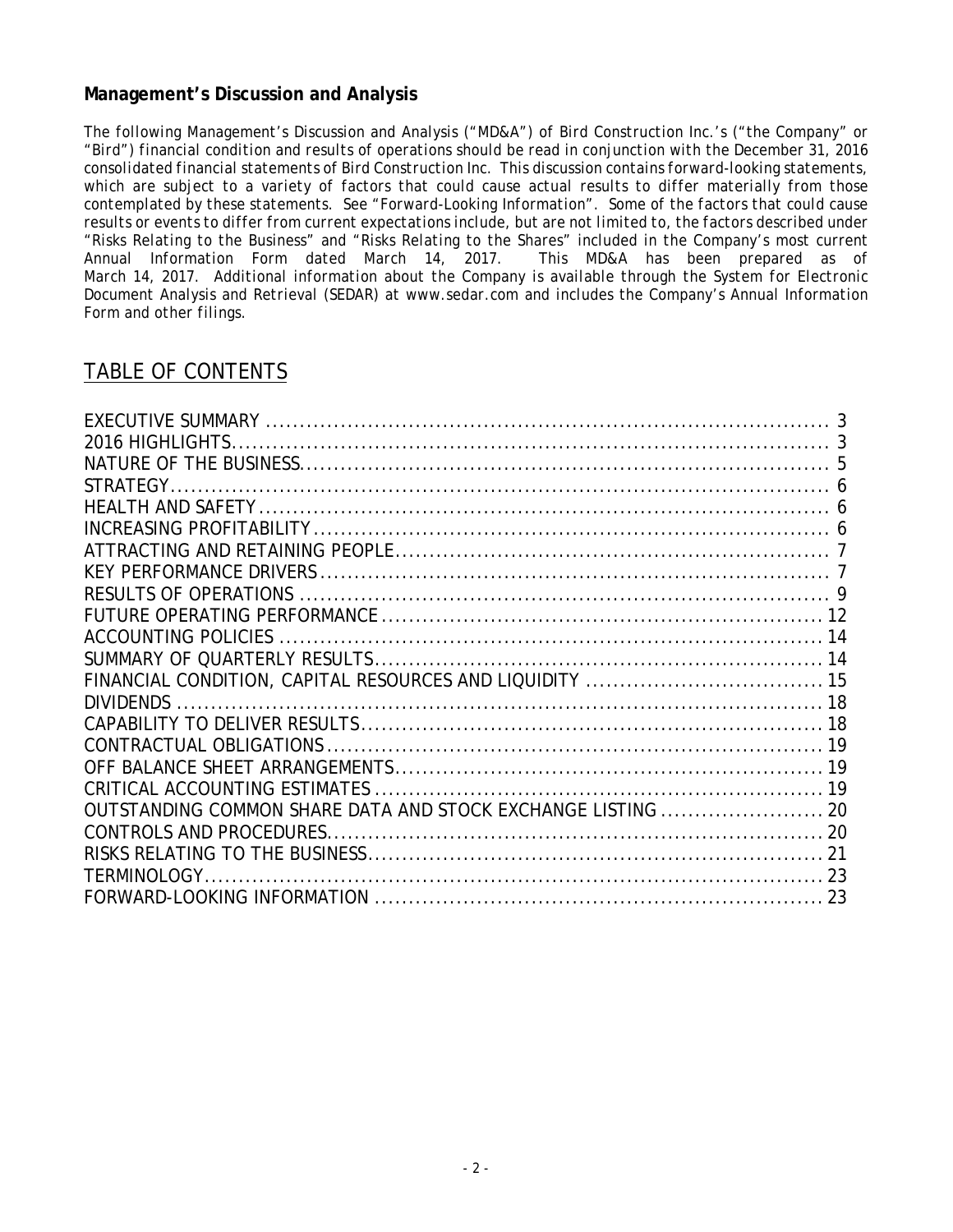# **EXECUTIVE SUMMARY**

| (in thousands of Canadian dollars, except per share amounts)                                                    | 2016            | 2015            | 2014            |
|-----------------------------------------------------------------------------------------------------------------|-----------------|-----------------|-----------------|
| Income Statement Data                                                                                           |                 |                 |                 |
| Revenue                                                                                                         | \$<br>1,589,868 | \$<br>1,444,806 | \$<br>1,364,456 |
| Net income <sup>(1)</sup>                                                                                       | 25,002          | 21,482          | 36,237          |
| Basic and diluted earnings per share                                                                            | 0.59            | 0.51            | 0.85            |
| Adjusted Net Income <sup>(2)</sup>                                                                              |                 |                 |                 |
| Adjusted net income                                                                                             | 27,741          | 41,802          | 36,237          |
| Adjusted net income per share                                                                                   | 0.65            | 0.98            | 0.85            |
| Cash Flow Data                                                                                                  |                 |                 |                 |
| Net increase in cash and cash equivalents during the                                                            |                 |                 |                 |
| year                                                                                                            | 43,120          | 54,723          | 25,683          |
| Cash flows from operations                                                                                      | 43,659          | 74,775          | 87,087          |
| Additions to property and equipment <sup>(3)</sup>                                                              | 5,602           | 5,565           | 16,622          |
| Cash dividends paid                                                                                             | 32,297          | 32,297          | 32,297          |
| Cash dividends declared per share                                                                               | 0.76            | 0.76            | 0.76            |
| <b>Balance Sheet Data</b>                                                                                       |                 |                 |                 |
| <b>Total assets</b>                                                                                             | 817,383         | 733,992         | 637,283         |
| Working capital                                                                                                 | 118,043         | 127,358         | 104,027         |
| Loans and borrowings (current and non-current)                                                                  | 11,388          | 19,332          | 28,203          |
| Shareholders' equity                                                                                            | 163,566         | 170,891         | 181,587         |
| the contract of the contract of the contract of the contract of the contract of the contract of the contract of |                 |                 |                 |

 $<sup>(1)</sup>$  includes comprehensive income, hereafter referred to as net income</sup>

 $^{(2)}$  adjusted net income is a non-GAAP measure and does not have standardized meaning. See page 5.

 $^{(3)}$  includes computer software purchases classified as intangible assets

# **2016 HIGHLIGHTS**

- In 2016, the Company generated net income of \$25.0 million on construction revenue of \$1,589.9 million compared with \$21.5 million and \$1,444.8 million, respectively in 2015. The Company organically grew revenue by \$145.1 million or 10.0% higher than \$1,444.8 million recorded in 2015. The increase in construction revenues is largely due to the execution of the Company's significant institutional work program, including many PPP and alternative finance projects, secured in 2015. The Company's industrial revenues declined year-over-year from 2015, primarily driven by the completion of several larger scale industrial projects in northern Alberta.
- The revenue mix changed in 2016 which was a result of the growth in the institutional work program, that represented 56% of total revenue in 2016, an increase from 34% in 2015. The revenue increase attributable to the institutional work program was partially offset by a decline in the industrial work program, which represented 29% of total revenues, a decrease from the 51% recorded in 2015. The commercial and retail sector remained stable and represented 15% of total revenues in each of 2016 and 2015.
- Adjusting for the non-cash after-tax impairment charges related the Company's wholly owned subsidiary, H.J. O'Connell Limited ("O'Connell") of \$2.7 million in 2016 on equipment and \$20.3 million goodwill and intangibles in 2015, the Company's adjusted net income in 2016 and 2015 was \$27.7 million and \$41.8 million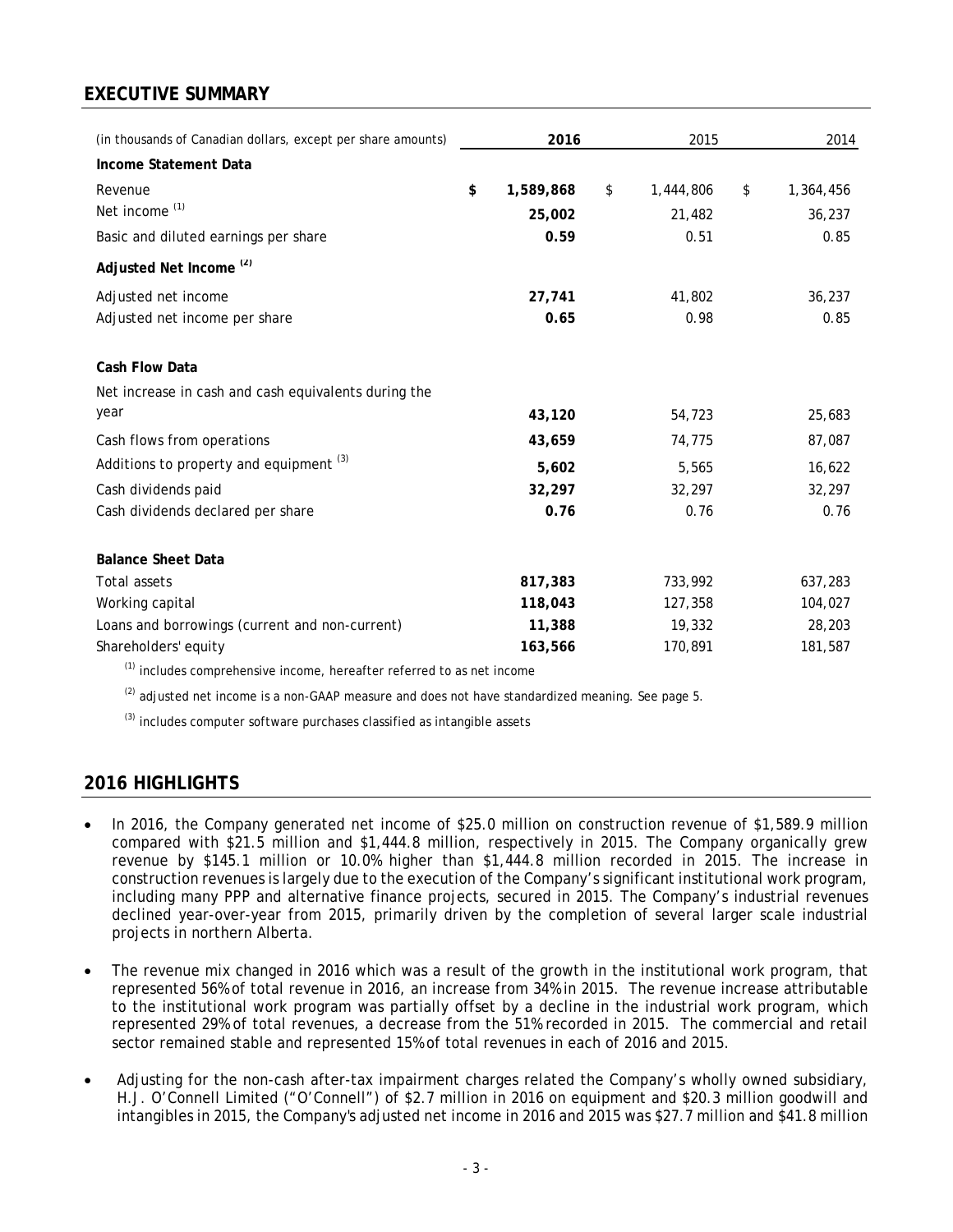(a non-GAAP measure), respectively. Adjusted net income in 2016 of \$27.7 million was less than 2015 adjusted net income of \$41.8 million by \$14.1 million or 33.6%. The decrease is primarily a result of lower gross profit due to a shift in the mix of the work program from comparatively higher margin industrial work to lower margin institutional work. In addition, the wildfires in northern Alberta had a negative impact on the execution of several projects, resulting in delays and additional unrecoverable costs amounting to approximately \$4.0 million in 2016. The net income reduction was partially offset through efficiencies in general and administrative expenses, improved finance income, lower finance costs, and an increase in deferred income tax recovery.

- In 2016, the Company increased its cash and cash equivalents position by \$43.1 million to \$261.9 million at year end. This was driven primarily by strong collections of accounts receivable and holdback receivables at the end of the quarter.
- During the fourth quarter of 2016, the Company generated net income of \$5.8 million on construction revenue of \$430.7 million compared with net income of \$11.6 million and \$413.4 million of construction revenue in 2015. The reduction in the amount of 2016 net income was primarily due to lower gross profit partially offset by a reduction in general and administrative expenses, interest expense and an improvement in equity income related to equity investments in Public Private Partnership ("PPP") and alternative finance projects. The decrease in 2016 gross profit was driven by the year-over-year margin decline in the mix of projects and the \$3.9 million impairment charge on O'Connell equipment.
- In the fourth quarter, bidding activity on large institutional projects, including PPP and alternative finance projects, increased year-over-year as there were four projects under pursuit. Two of the projects were submitted in the quarter and the remaining two are scheduled to be submitted in the first half of 2017.
- In 2016, the Company secured \$1,064.1 million of new contract awards and change orders, and executed \$1,589.9 million of construction revenues. The success in securing new work through the course of the year contributed to a Backlog of \$1,137.0 million for the Company at December 31, 2016, compared with \$1,662.8 million at December 31, 2015. The decline in backlog from the end of 2015 is representative of the fact that the Company did not secure a major project in 2016 as available opportunities were limited. The Company has been successful in securing many smaller but strategic projects with opportunities to win additional work packages as the Company looks to diversify its revenue streams into new markets and with new clients. Subsequent to year end, the Company issued separate press releases announcing the contract signing for the Mental Health Facility and Energy Centre at Royal Columbian Hospital and that it was named preferred proponent for the Hamilton Biosolids project.
- In 2016, Bird employees exemplified safety as a core value through zero lost-time incidents in the year.
- In the fourth quarter of 2016, the Company extended the term of its \$55.0 million committed revolving credit facility to December 31, 2019 with no change to the covenants or security.
- The Board has declared dividends of \$0.0325 per common share for April 2017.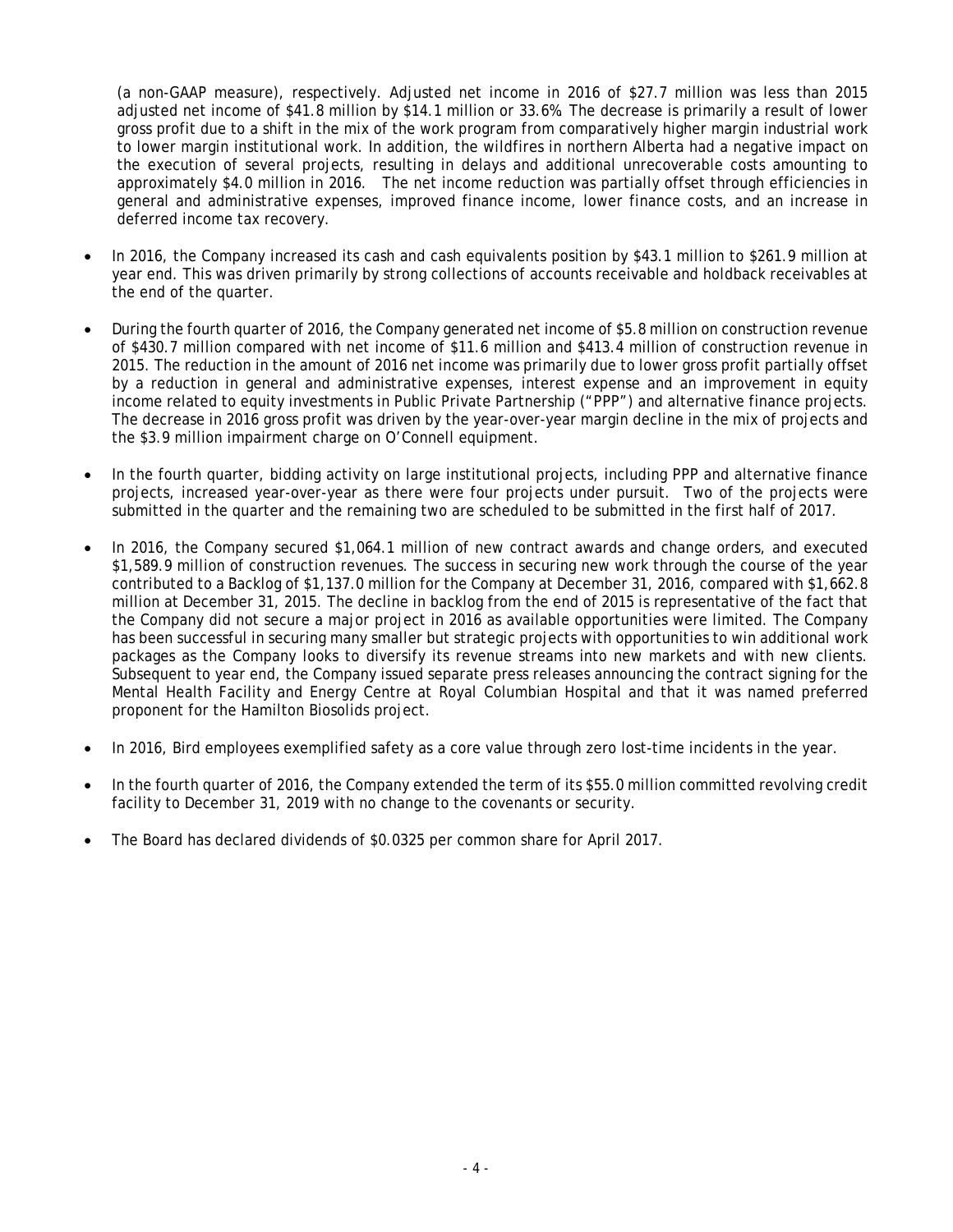### NON-GAAP MEASURE:

Adjusted net income and adjusted net income per share have no standardized meaning prescribed by GAAP and are considered a non-GAAP measure. Therefore, these measures may not be comparable with similar measures presented by others. Management believes that the presentation of adjusted net income and adjusted net income per share provides useful information for shareholders and potential investors as it provides increased transparency and predictive value.

Adjusted Net Income (Non-GAAP Information) (in thousands of Canadian dollars, except per share amounts)

|      |                                                       |    | 2016                     | 2015     |
|------|-------------------------------------------------------|----|--------------------------|----------|
|      | Net income as reported in financial statements (GAAP) | \$ | 25,002                   | 21,482   |
| Add: | Impairment of goodwill and intangible assets          |    | $\overline{\phantom{a}}$ | 22,435   |
| Add: | Impairment of equipment                               |    | 3,855                    |          |
|      | Add: Associated tax effect                            |    | (1, 116)                 | (2, 115) |
|      | Adjusted net income (Non-GAAP Measure)                |    | 27.741                   | 41.802   |
|      | Adjusted net income per share (Non-GAAP Measure)      | S  | 0.65                     | 0.98     |

The Company's net income in 2016 was negatively impacted by a non-cash charge to earnings of \$3.9 million (\$2.7 million after deferred tax reversal) for the impairment of equipment. 2015 net income was negatively impacted by an impairment of goodwill and intangible assets relating to the Company's investment in O'Connell.

## **NATURE OF THE BUSINESS**

The Company operates as a general contractor in the Canadian construction market with offices in: St. John's, Halifax, Saint John, Wabush, Montreal, Toronto, Winnipeg, Calgary, Edmonton, and Vancouver. The Company and its predecessors have been in operation for 97 years. The Company focuses primarily on projects in the industrial, commercial and institutional sectors of the general contracting industry. Within the industrial sector, Bird constructs industrial buildings and performs civil construction operations including site preparation, concrete foundations, metal & modular fabrication, mechanical process work, underground piping and earthwork for clients primarily operating in the oil and gas and mining businesses. Within the commercial sector, Bird's operations include the construction and renovation of shopping malls, big box stores, office buildings, hotels and selected high rise condominiums and apartments. Within the institutional sector, Bird constructs hospitals, postsecondary education facilities, schools, prisons, courthouses, government buildings, retirement & senior housing, and environmental facilities that include water and wastewater treatment centres, composting facilities and biosolids treatment and management facilities. The Company has developed expertise in the construction of vertical elements and overall management of transportation related projects and will continue to enhance our abilities as governments plan to increase stimulus spending to address aging infrastructure. Bird also invests in equity in PPP projects as a means to support construction operations. In all sectors, Bird contracts with its clients using a combination of fixed price, unit price, cost reimbursable and guaranteed maximum price, and provides services that include construction, design-build and construction management delivery methods.

While Bird self-performs some elements of its projects, particularly in the industrial market and in conjunction with its civil construction and contract mining operations, a significant portion of the overall construction risk rests with Bird's subcontractors. The scope of work of each subcontractor is generally defined by the same contract documents that form the basis of the Company's agreements with its clients. The terms of the agreements between the Company and its clients are generally replicated in the agreements between the Company and its subcontractors. These "flow-down" provisions substantially mitigate the risk borne by the Company. Depending on the value of the work, the Company may require bonds or other forms of contract security including enrolling our subcontractors in Bird's subcontractor default insurance program which will mitigate exposure to possible additional costs should a subcontractor not be able to meet its contractual obligations. Bird's primary constraint on growth is the ability to secure new work at reasonable margins and the availability of qualified professional staff who can be assigned to manage the projects.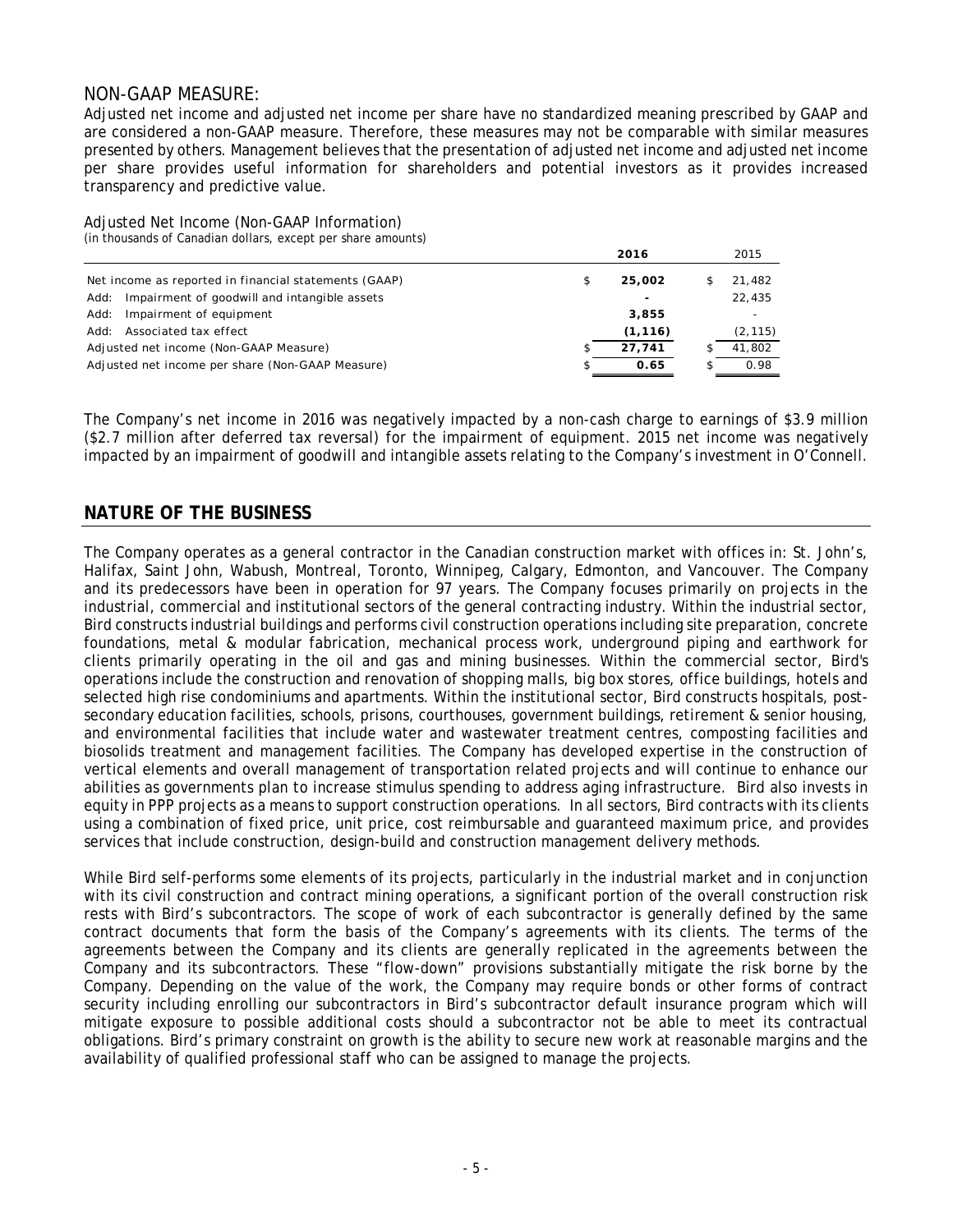# **STRATEGY**

Overall, Bird's strategic objectives are to increase Company profitability to provide attractive and sustainable returns for our shareholders; provide excellent service and quality to our clients; and provide meaningful and safe working environments for our employees and our business partners.

The fundamental elements of Bird's strategy include:

### **HEALTH AND SAFETY**

Responsibility for the health and safety of our most critical business asset – our people – is not just the responsibility of an individual, role, or department. As befitting of a Company that started out as a family business, critical to Bird's successful growth is a belief that safety is everybody's responsibility, every minute of every day on every job. This is a fundamental tenet of our operational strategy, a core company value, and a key corporate social responsibility.

At Bird, our single most important value is Safety and our goal is zero harm. We understand that our commitment to safety is not just a moral obligation to our staff but also makes good business sense. In addition to reducing related health and safety costs, reducing property damage and improving loss management outcomes, a robust safety program also contributes to employees and other stakeholders feeling more valued and engaged. This, in turn, produces a stronger commitment to product and service quality, improved productivity and client satisfaction.

For this reason, Bird promotes a culture of "Safe Production" wherein safety considerations are interwoven into the very fabric of our operational processes. From planning to execution, effective communication, documentation, orientation, training, and ongoing review and analysis of our work activity is vigorously undertaken to ensure continuous improvement in all facets of our operations so that both hazards and inefficiencies are effectively identified, assessed, and addressed. In doing so, we create a safer and more productive work environment and better ensure that every worker on our sites leaves the job every day just as healthy and safe as when they arrived.

In a highly competitive business environment, resourcing remains one of the greatest challenges facing the construction industry. Bird's commitment to the health and safety of our employees and other partners enhances both employee recruitment and retention and will serve to provide a strategic competitive advantage, allowing us to continue to successfully pursue and execute challenging work.

### **INCREASING PROFITABILITY**

Bird will continue to pursue organic growth by emphasizing its long-standing record of providing a quality product and service to our clients, thereby continuing to secure new work with many of our clients on a repeat basis. Bird will continue to emphasize operational excellence through strict and disciplined adherence to the many risk management and project control policies and practices to strive to ensure delivery of the financial returns expected from our construction projects. The Company will also continue to show a preference for design-build construction contracts where our proven track record provides Bird with a source of competitive advantage in the construction market. Bird will also continue to offer clients other contract delivery methods including construction only and construction management delivery methods. Bird will also continue to contract on the basis of fixed price, unit price, cost reimbursable and guaranteed maximum price.

The Company continues to focus on larger and more complex construction projects, which typically offer greater profit margins. In order to achieve this, Bird will continue to enter into joint venture arrangements with partners where it is appropriate to do so. These arrangements are typically beneficial to the Company because they offer competitive advantages, a pooling of resources required to complete larger, complex projects and operational and financial risk sharing between the partners. In the PPP market, Bird will also continue to pursue an equity position in these projects as a means to support construction operations.

To broaden the scope of Bird's construction-related services, the Company will continue to self-perform a greater proportion of our industrial activities, including earthmoving operations and mechanical process work, and will continue to grow this element of business as opportunities present themselves. In addition, Bird is actively growing our sustaining capital and maintenance services provided to support our oil sands clients' operations. This initiative serves to diversify revenues, with the objective of making the Company less dependent on new construction programs and to build stronger customer relationships.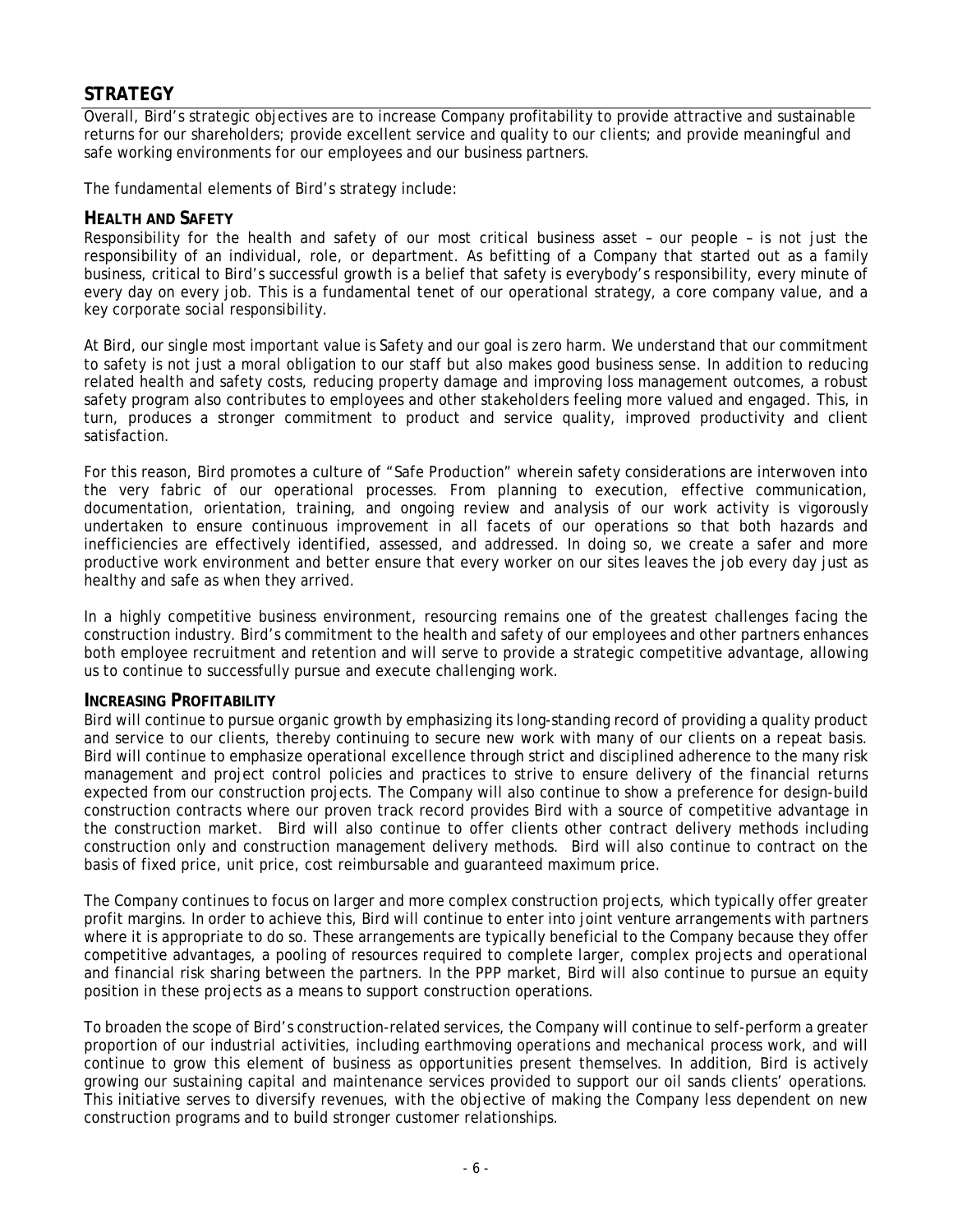Our strategy is centred on diversification of our work program and earnings base. We will continue to pursue larger more complex projects, particularly in the PPP and alternative finance market, in both social infrastructure and transportation, as an active participant in the concession and as a design-build contractor. We will also focus on increasing our presence in the MRO market in western Canada though our self-perform mechanical and civil platforms and on building a work program around environmental or 'green' opportunities in water and waste water processes, composting and biosolids treatment and management.

#### **ATTRACTING AND RETAINING PEOPLE**

Bird's success is highly dependent on the Company's ability to attract, develop and retain a highly skilled workforce at all levels within the organization including executives, management, professional staff and craft workers.

While creating a positive and safe work environment is non-negotiable, we are equally committed to providing our employees, and potential employees, with interesting and challenging work, opportunities to grow and develop, and a welcoming environment where people can build a successful career in every aspect of our business.

By continuously developing and refining policies and programs to engage our employees at work and in their communities, offering new and innovative training programs, driving ongoing leadership development, and making a career at Bird more than just a job, we are able to recruit, develop and retain top talent while ensuring our compensation programs remain market competitive.

## **KEY PERFORMANCE DRIVERS**

Securing profitable construction contracts and then controlling the costs during the execution of that work are the key drivers of success for the Company.

In order to achieve this, new work must be available, which is a function of the general state of the economy. In periods of strong economic growth, capital spending will generally increase and there will be more opportunities available in the construction industry. In economic downturns, fewer opportunities typically exist and competition for those opportunities becomes even more intense, generally resulting in lower gross profit percentages. The Company must be successful in securing profitable work when it is available. The construction industry is highly fragmented and accordingly, the Company competes with a number of international, national, regional and local construction firms. One of the Company's competitive advantages rests in its long-standing reputation for successfully delivering high quality projects that fully meet the needs of the customer, which enables the Company to secure repeat business from clients.

The Company's success in securing work is also reflected in the value of the Backlog. The following table shows the Company's Backlog at the end of the comparative reporting periods. The Company's Backlog of \$1,137.0 million at December 31, 2016 compares with \$1,662.8 million at December 31, 2015. The year-over-year reduction in Backlog was anticipated and reflects a significant reduction in the industrial work program combined with a limited number of larger scale PPP and alternative finance projects available in the marketplace during the year. Although the Company continues to secure a number of commercial and institutional projects, these awards were not sufficient to offset the decline in our industrial work program resulting from sustained low commodity prices, particularly in oil and gas and iron ore. The Company did experience an increase in pursuit activity related to PPP and alternative finance projects in the fourth quarter of 2016. Four projects were in the proposal phase and two projects were in the pre-qualification phase, with two of the proposals and one of the pre-qualifications submitted prior to year-end.

Subsequent to the 2016 year-end the Company announced it has signed a contract for the design and construction of the Mental Health Facility and Energy Centre at Royal Columbian Hospital and was part of a consortium named as preferred proponent for the Hamilton Biosolids project, which if contracted will be added to Backlog in 2017.

| (in thousands of Canadian dollars) | 2016 |              |  | 2015      |
|------------------------------------|------|--------------|--|-----------|
| Backlog                            |      | 1.137.000 \$ |  | 1,662,800 |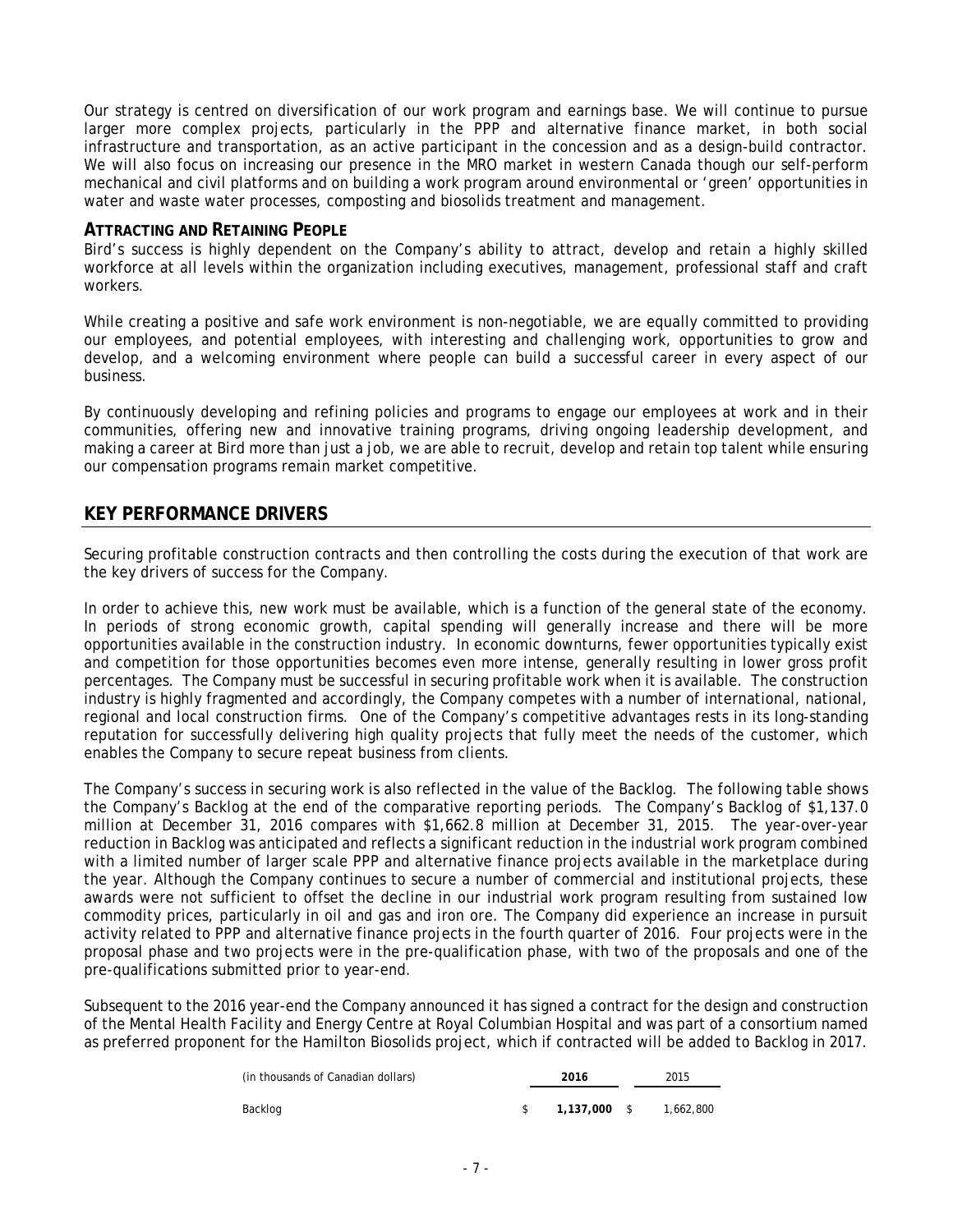Once the Company has secured a potentially profitable contract, the profitability of that contract, measured by the Gross Profit Percentage, is primarily a function of management's ability to control the costs and achieve productivity objectives associated with the contract. The following table shows the Gross Profit Percentage realized by the Company in the comparative periods.

|                         | 2016 | 2015 |
|-------------------------|------|------|
| Gross Profit Percentage | 5.8% | 8.4% |

In 2016, the Company realized a Gross Profit Percentage of 5.8% compared with 8.4% in 2015. The reduction in Gross Profit Percentage compared with 2015 reflects the year-over-year decrease in contribution from the industrial work program, which has been historically higher margin work. This decrease has been partially offset by an increase in the contribution to gross profit derived from the institutional work program, which is comparatively lower margin. In addition, the Company's Gross Profit Percentage was negatively impacted by the Fort McMurray wildfires and the impairment of O'Connell equipment.

### **Financial Condition**

The Company must have adequate working capital and equity retained in the business to support its ongoing operations, including surety and contract security requirements. The Company continually monitors the adequacy of its working capital and equity to satisfy contract security needs. The following shows the working capital and equity of the Company in the comparative reporting periods.

| (in thousands of Canadian dollars) |    |              |      |         |  |
|------------------------------------|----|--------------|------|---------|--|
|                                    |    | 2016         | 2015 |         |  |
|                                    |    |              |      |         |  |
| Working capital                    | S. | 118,043      | S S  | 127,358 |  |
| Shareholders' equity               |    | $163.566$ \$ |      | 170,891 |  |

Cash flows from operations before changes in non-cash working capital exceeded dividend payments and capital expenditures, although the excess was more than offset by a shift in deferred income taxes to current taxes payable, the use of funds to finance subcontractor default insurance coverage and the repayment of loans and borrowings. These factors resulted in a decline in working capital of \$9.3 million to the end of 2016.

The decrease in the amount of the Company's shareholders' equity since December 31, 2015 primarily represents the extent to which dividends exceeded earnings in the year.

The Company has adequate amounts of both working capital and equity to operate the business. The Company expects resource prices to remain low through 2017 and recognizes that the construction industry generally lags the recovery of the underlying resource prices. These market conditions and the subsequent reduction of the industrial work program combined with the anticipated increase in PPP and alternative finance project activity, which requires a healthy balance sheet, led to a decision by the Company and its Board of Directors to reduce the amount of dividends paid commencing in 2017. The reduction in the amount of the monthly dividend will ensure the Company maintains adequate equity and working capital to support execution of the Company's diversification strategy that otherwise would not have been attainable if the current dividend rate was maintained.

### **Safety**

At Bird, ensuring that all work on our sites is executed to exacting quality standards begins with our commitment to creating and sustaining a culture in which the identification, assessment, and elimination or control of hazards and risks is incorporated into every aspect of our operations. We call this *Safe Production,* and it is a cornerstone of our operational philosophy and approach.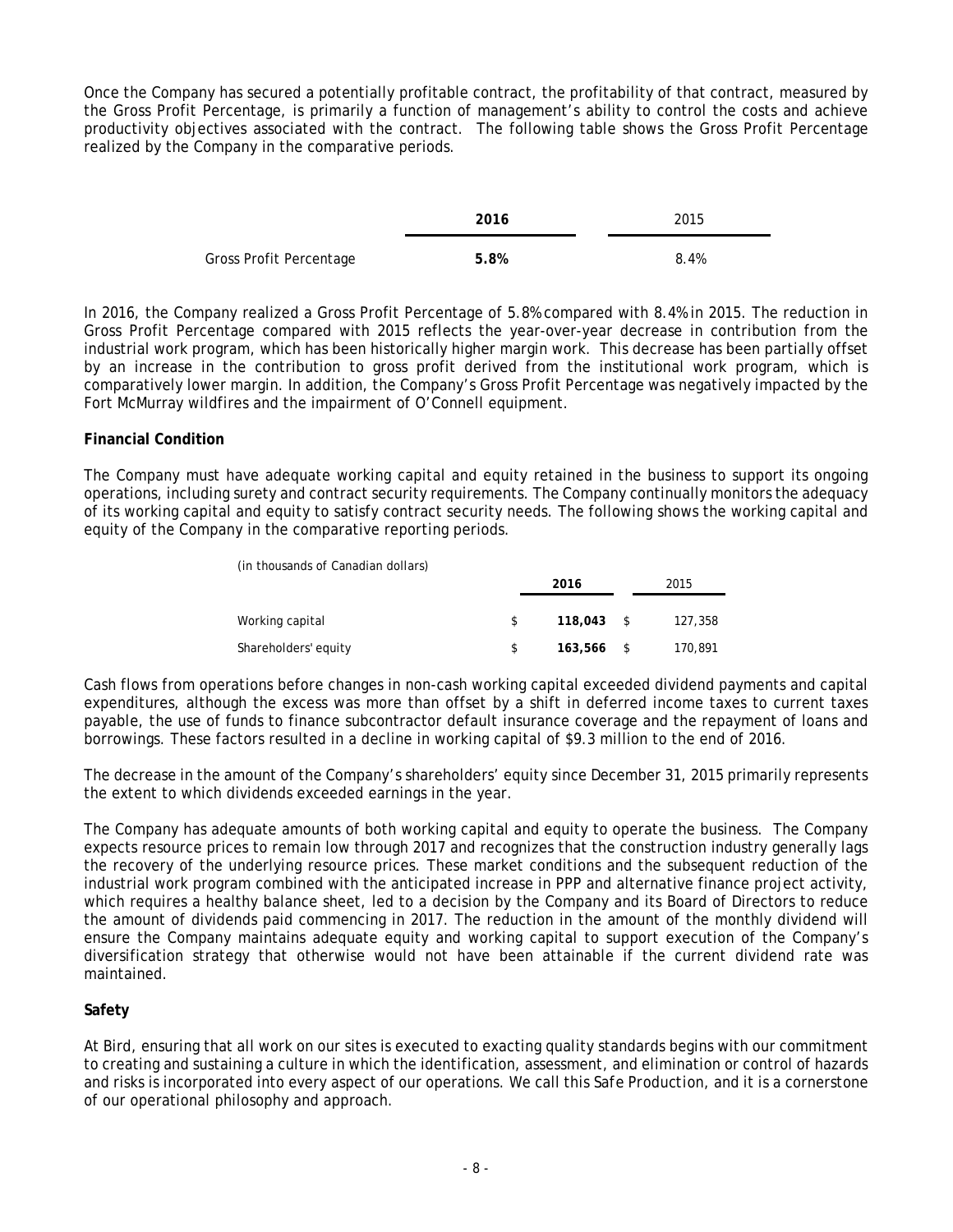Ensuring that all workers leave our jobsites everyday just as healthy and safe as when they arrived is a shared commitment and by working collaboratively with our workers and subcontractors to achieve this, we minimize risk and create the appropriate conditions for the safe execution of construction activity - on time, on budget, and to our client's satisfaction. We believe this shared commitment is critical to our overall success. It's how we work.

Through our robust orientation and training programs and our ongoing communication and engagement activities, we encourage all workers to actively contribute to our ongoing efforts to continuously improve not only our safety program, but overall collaboration and effectiveness. In this way we not only ensure they leave work healthy and safe every day, but in doing so, help contribute to our overall operational excellence.

At Bird, Safe Production is not just a vision or a philosophy, it is a daily routine practiced with discipline and rigor on all of our job sites.

In 2016, Bird executed 4,002,003 manhours of work, incurring zero lost time incident (LTI) for an LTI frequency of 0.00.

#### **Lost Time Incident Frequency**

**2016** 2015

**0.00** 0.04

# **RESULTS OF OPERATIONS**

# **FISCAL 2016 COMPARED WITH FISCAL 2015**

In the fiscal year ended December 31, 2016, the Company generated net income of \$25.0 million on construction revenue of \$1,589.9 million compared with \$21.5 million and \$1,444.8 million, respectively in 2015. The Company organically grew revenue by \$145.1 million or 10.0% higher than \$1,444.8 million recorded in 2015. The increase in construction revenues is largely due to the execution of the Company's significant institutional work program, including many PPP and alternative finance projects, secured in 2015. The Company's industrial revenues declined year-over-year from 2015, primarily driven by the completion of several larger scale industrial projects in northern Alberta.

The Company's net income in 2016 and 2015 were negatively impacted by an impairment of equipment in 2016 and an impairment of goodwill and intangible assets in 2015.

In the fourth quarter 2016, the Company determined that there were indicators of impairment in the carrying amount of equipment relating to its wholly owned subsidiary O'Connell. Continued unfavourable economic and market conditions in the mining industry in eastern Canada, primarily due to low iron-ore prices have resulted in customers curtailing resource development expenditures or self-performing their mining operations. In addition, for the limited number of opportunities that were available to the O'Connell business, strong competition resulted in work being difficult to secure and a reduction in backlog in 2016 compared to a year ago. Lower utilization and the fact more equipment was made available in the resale market has placed downward pressure on equipment resale values. As a result of these factors, the Company recorded an impairment expense of \$3.9 million (\$2.7 million after deferred tax reversals) in fiscal 2016 on O'Connell equipment.

In the third quarter 2015, the Company recorded a non-cash charge of \$22.4 million (\$20.3 million after deferred tax reversals) for the impairment of goodwill and intangible assets relating to the Company's investment in O'Connell. Adjusting for the after-tax non-cash impairment charge of \$20.3 million, the Company would have recorded Adjusted Net Income of \$41.8 million (a non-GAAP measure).

In 2016, the Company's gross profit of \$91.7 million was \$29.0 million or 24.0% less than \$120.6 million recorded a year ago. The decrease in the amount of gross profit is the result of a lower Gross Profit Percentage on commercial and institutional projects which are becoming a larger proportion of total revenues. This shift in our work program to one comprised more heavily of commercial and institutional work is due to the strong organic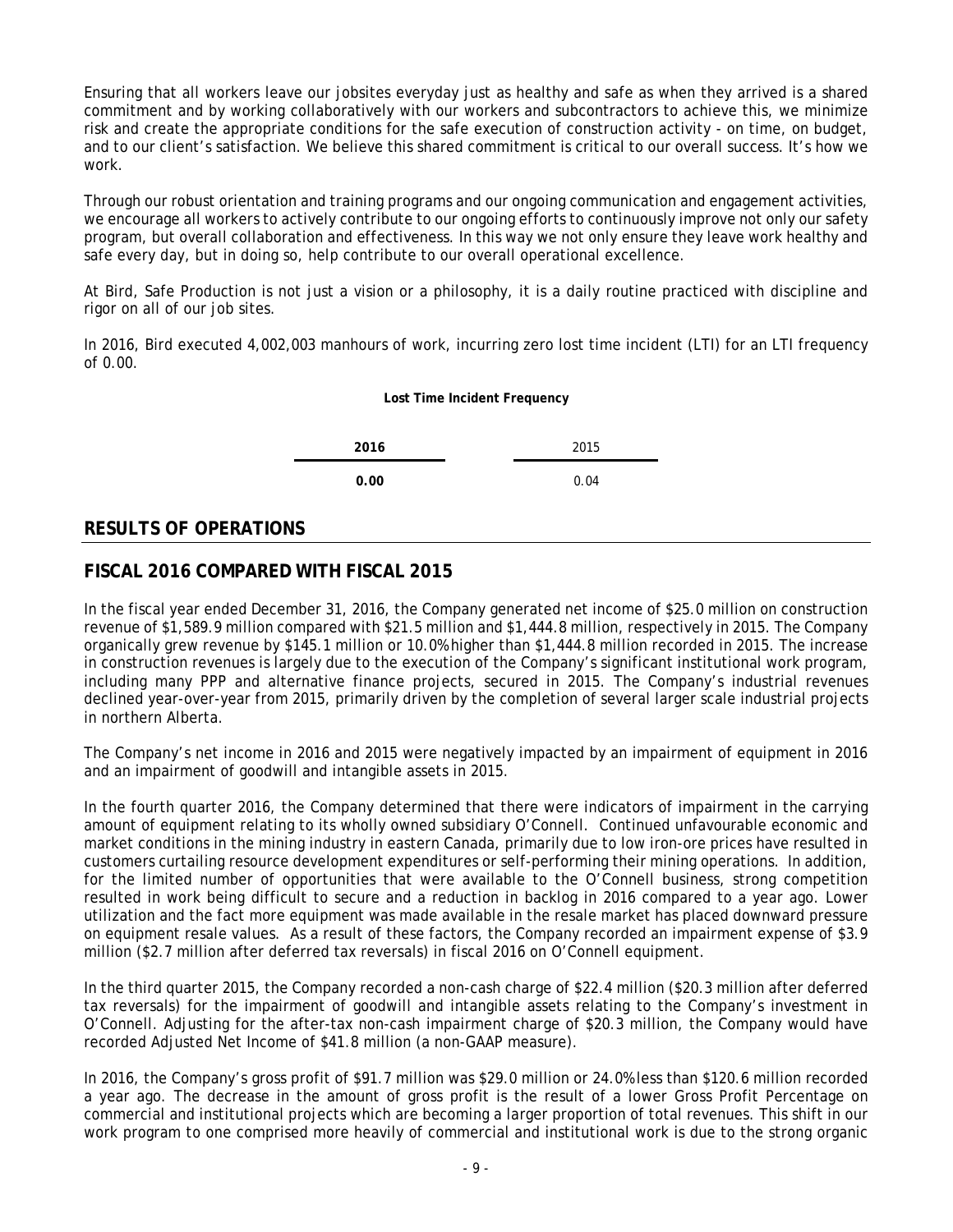growth the Company achieved in this market sector, primarily due to the award of many PPP and alternative finance projects in 2015, combined with the decline in the industrial work program as a result of continued low commodity prices. In 2016, the Company's Gross Profit Percentage of 5.8% compares to 8.4% recorded a year ago. The most significant factor driving the decrease in Gross Profit Percentage is the shift in the mix of the work program from higher margin industrial projects to comparatively lower margin institutional projects. Gross profit, and therefore Gross Profit Percentage, was further negatively impacted by the equipment impairment expense of \$3.9 million (\$2.7 million after deferred tax reversals) and the wildfires in northern Alberta that resulted in delays and additional costs of approximately \$4.0 million in 2016.

In 2016, general and administrative expenses of \$58.8 million (3.7% of revenue) compares with \$60.5 million (4.2% of revenue) in 2015. The decrease in 2016 expenses is primarily driven by a reduction in compensation expense year-over-year offset to some extent by a charge for an onerous lease recorded in the third quarter of 2016.

Finance income in 2016 of \$4.5 million was \$2.2 million higher than the \$2.3 million recorded in 2015. Last year, the Company incurred a \$1.5 million net loss on the disposal of the Company's investment in preferred shares, a circumstance not repeated in 2016. This, combined with higher interest relating to the accretion of holdback receivables, is the main driver of the increase in finance income in the current year.

Finance costs of \$3.1 million were \$1.6 million lower than \$4.7 million reported in 2015. The lower cost is primarily due to lower interest expense on long-term debt, as many of the facilities were fully repaid during 2016. An improvement in equity income from PPP projects and the positive change in the fair value of the Company's interest rate swaps also contributed to the decrease in finance costs.

In 2016, income tax expense of \$9.3 million was \$4.5 million lower than 2015, which is consistent with lower current period pre-tax earnings compared to the 2015 pre-tax earnings adjusted for the non-cash impairment charge, which was a non-deductible expense for income tax purposes.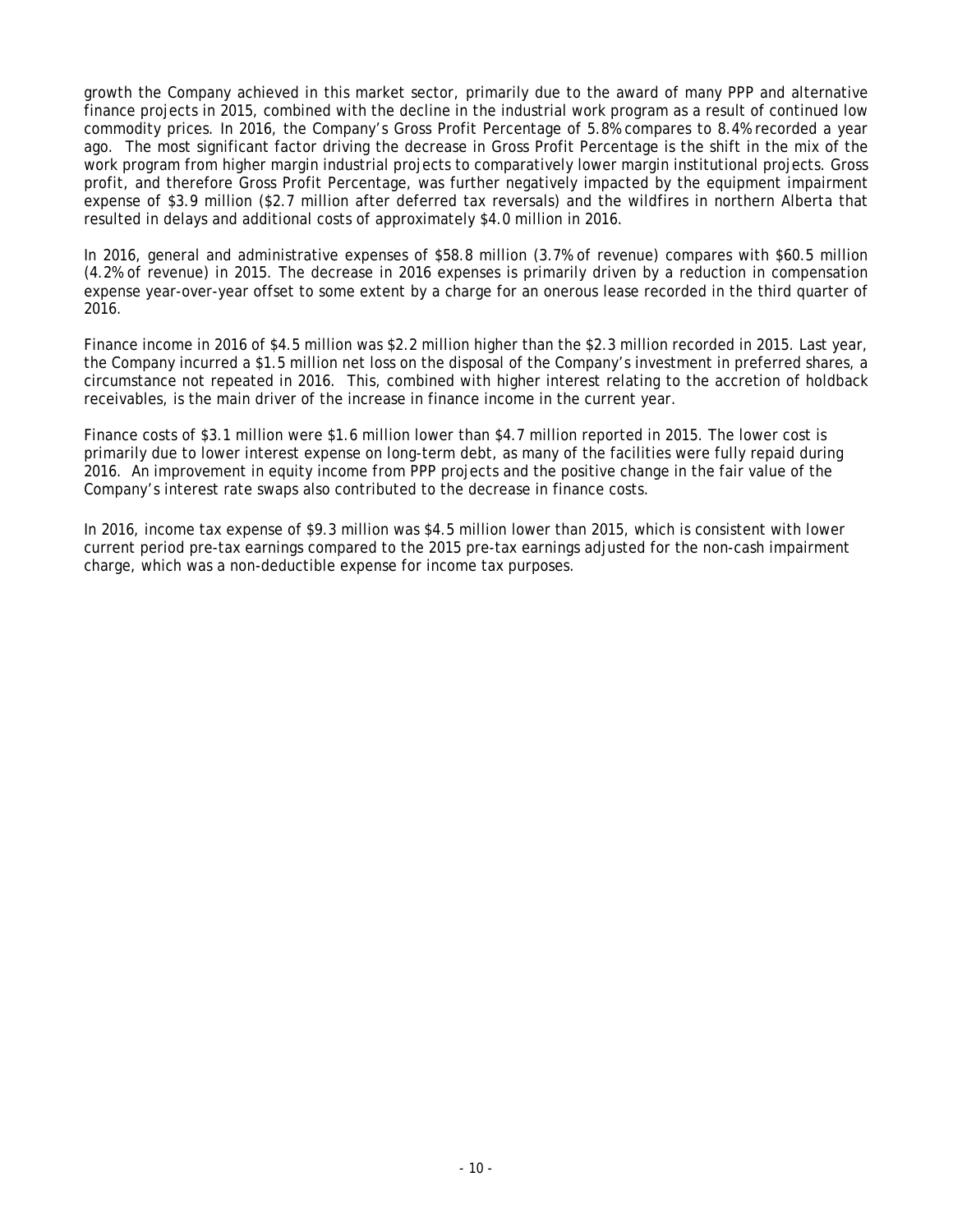# **THREE MONTHS ENDED DECEMBER 31, 2016 COMPARED WITH THREE MONTHS ENDED DECEMBER 31, 2015**

For the three months ended

#### **Selected Quarterly Financial Information**

**Consolidated Statements of Income and Comprehensive Income**

**Fourth Quarter**

(in thousands of Canadian dollars, except per share amounts)

|                                                    | December 31 |         |    |             |  |
|----------------------------------------------------|-------------|---------|----|-------------|--|
|                                                    | 2016        |         |    | 2015        |  |
|                                                    | (unaudited) |         |    | (unaudited) |  |
| Construction revenue                               | \$          | 430,716 | \$ | 413,443     |  |
| Costs of construction                              |             | 407,007 |    | 379,856     |  |
| Gross Profit                                       |             | 23,709  |    | 33,587      |  |
| General & administrative expenses                  |             | 15,836  |    | 16,317      |  |
| Income from operations                             |             | 7,873   |    | 17,270      |  |
| Finance income                                     |             | 1,209   |    | 1,168       |  |
| Finance and other costs                            |             | (650)   |    | (2,658)     |  |
| Income before income taxes                         |             | 8,432   |    | 15,780      |  |
| Income tax expense                                 |             | 2,634   |    | 4,224       |  |
| Net income and comprehensive income for the period |             | 5,798   | \$ | 11,556      |  |
| Basic and diluted earnings per share               | \$          | 0.14    | \$ | 0.28        |  |

In the fourth quarter of 2016, the Company recorded net income of \$5.8 million on construction revenue of \$430.7 million compared with net income of \$11.6 million and \$413.4 million of construction revenue recorded in the fourth quarter of 2015. Fourth quarter construction revenue of \$430.7 million in 2016 was \$17.3 million or 4.2% higher than the \$413.4 million recorded a year ago. The increase in construction revenues is largely due to the execution of the Company's significant commercial and institutional work program, including many PPP and alternative finance projects. As expected, the Company's industrial revenues declined relative to those recorded in 2015, primarily owing to a reduced work program resulting from the successful completion of several large scale projects during the year and the general state of the market in a low commodity price environment.

The Company's fourth quarter gross profit of \$23.7 million was \$9.9 million or 29.4% lower than \$33.6 million recorded a year ago. The Company's 2016 Gross Profit Percentage of 5.5% compares to 8.1% recorded a year ago. The decrease in the amount of fourth quarter 2016 earnings is primarily due to the realization of a lower Gross Profit Percentage, a product of a year-over-year change in the work program mix from a greater proportion of higher margin industrial projects in 2015 to a greater proportion of comparatively lower margin commercial and institutional projects in 2016. Also the Company determined that there were indicators of impairment in the carrying amounts of equipment relating to O'Connell. Continued unfavourable economic and market conditions in the mining industry in eastern Canada from low iron-ore prices have resulted in customers curtailing resource development expenditures or self-performing their mining operations. In addition, for the limited number of opportunities that were available to the O'Connell business, competition was fierce and work difficult to secure resulting in a reduction in Backlog in 2016 as compared to a year ago. Lower utilization and the fact more equipment was made available in the resale market has placed downward pressure on equipment resale values. As a result of these factors, the Company recorded an impairment expense of \$3.9 million (\$2.7 million after deferred tax reversals) in fiscal 2016 on O'Connell equipment.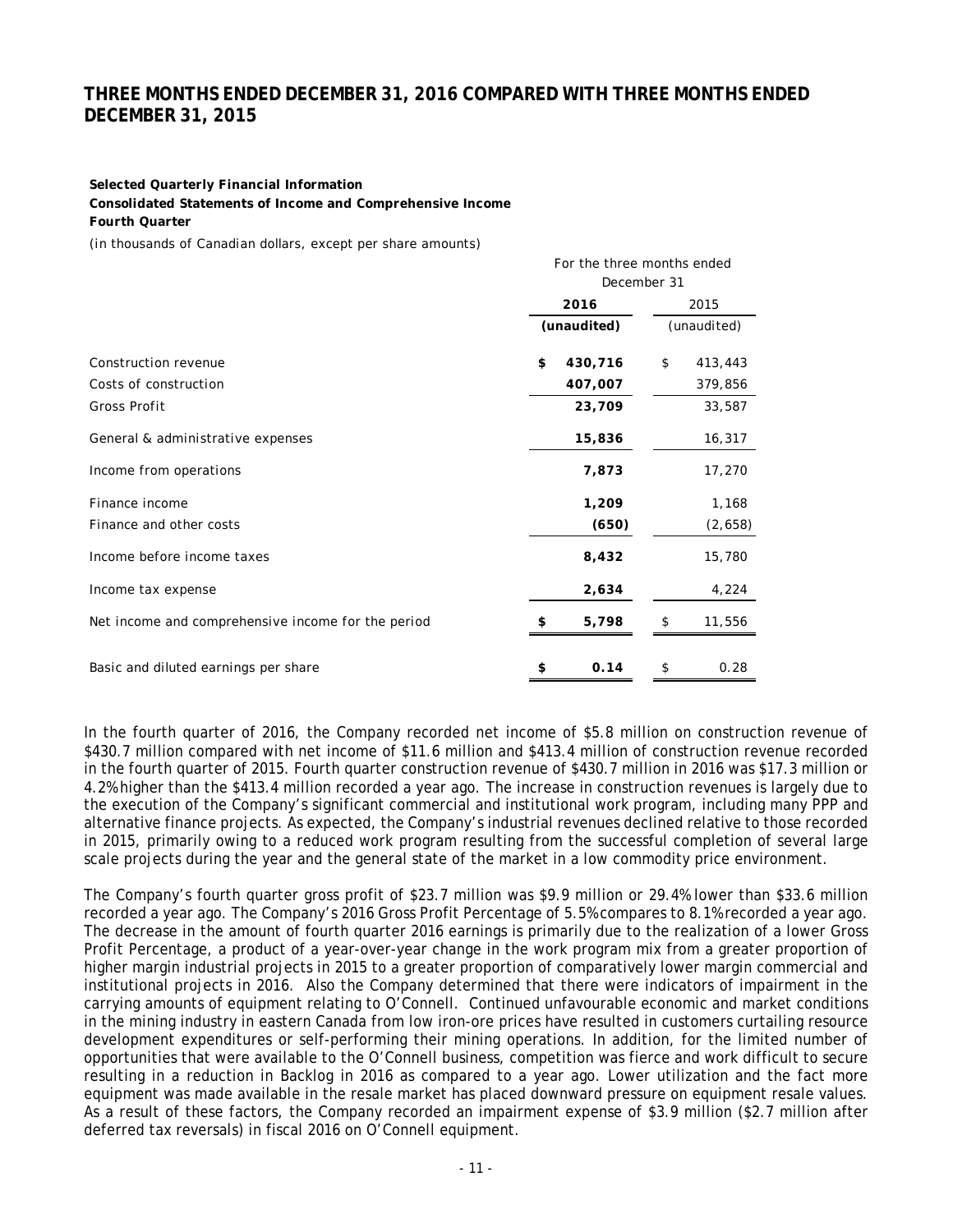In the fourth quarter of 2016, general and administrative expenses of \$15.8 million (3.7% of revenue) compares with \$16.3 million (3.9% of revenue) in 2015. In the fourth quarter of 2016, the Company spent \$0.7 million in pursuit costs which is \$0.5 million higher than the fourth quarter in the prior year. This additional expense is more than offset by a decrease in 2016 compensation expense.

Finance income in the fourth quarter of 2016 of \$1.2 million is comparable to the \$1.2 million recorded in the same period of 2015.

Finance costs of \$0.7 million were \$2.0 million lower than \$2.7 million reported in the comparable period of 2015. The decrease is primarily due to lower interest expense on loans and borrowings, as many of the facilities were fully repaid during 2016. An improvement in equity income from PPP projects and the positive change in the fair value of the Company's interest rate swaps also contributed to the decrease in finance costs in the fourth quarter of 2016.

In the fourth quarter of 2016, income tax expense of \$2.6 million was \$1.6 million lower than 2015, consistent with lower pre-tax earnings in the period. In addition, fourth quarter 2016, benefitted from the associated tax effect of the equipment impairment made in the O'Connell business.

## **FUTURE OPERATING PERFORMANCE**

At December 31, 2016, the Company is carrying a Backlog of \$1,137.0 million, representing a reduction from the \$1,662.8 million carried at the end of 2015. The reduction in Backlog was expected given the completion of several significant industrial projects during the course of the year which have been difficult to replace in the current environment combined with the fact there were few large scale institutional projects, including PPP and alternative finance projects, available owing to the timing and stage of procurement of many of these opportunities. The current Backlog is characterized by a higher composition of commercial and institutional work compared with the last several years, a result of the success in securing a significant number of contract awards in this sector in 2015. As anticipated, the Backlog attributable to the industrial work program has declined as clients continued to limit capital spending in response to the low commodity environment.

Looking towards 2017, activity in the industrial and resource sectors is expected to remain modest, although there has been recent signs of improvement as commodity prices have strengthened, particularly in the midstream oil and gas market in western Canada and mining operations in eastern Canada. However, for opportunities that are available, competition remains fierce, placing downward pressure on fees, and the award cycle is more drawn out as clients continue to have a measured approach to spending. With respect to the commercial and institutional market sector, there is a healthy pipeline of opportunities anticipated in 2017, characterized by numerous PPP and alternative finance projects. The Company had four large institutional projects in active pursuit in the fourth quarter of 2016, a sign of the increase in activity in this sector that is anticipated to carry through 2017 and beyond. Subsequent to 2016 year-end, the Company announced it has signed a contract for the design and construction of the Mental Health Facility and Energy Centre at Royal Columbian Hospital and was part of a consortium named as preferred proponent for the Hamilton Biosolids project, which will be added to the Company's backlog in 2017 if and when financial close is achieved. In addition, the Company has positioned itself to pursue as many as ten additional projects through 2017 and 2018 and generally expects the high level of institutional project bidding activity to continue through 2017 and into 2018. Successful award of any of these opportunities in 2017 will primarily benefit subsequent years. Consequently, with reduced gross profits available in the industrial market, the increased cost to pursue PPP and alternative finance projects and the expected timing of gross profit realization of those projects if secured, the Company anticipates that 2017 will see a significant reduction in earnings from 2016.

The institutional market sector contributed 56% of 2016 revenues (34% in 2015). In the institutional sector, investment by the various levels of government is expected to increase in 2017 to address the infrastructure deficit and boost economic activity. The federal government has announced a number of infrastructure funding programs with specific emphasis on post-secondary education through the Post-Secondary Institutions Strategic Investment Fund; public transit systems through the Public Transit Infrastructure Fund; clean water and green initiatives through the Green Infrastructure funding and Clean Water and Waste Water Fund; and community projects through Social Infrastructure funding.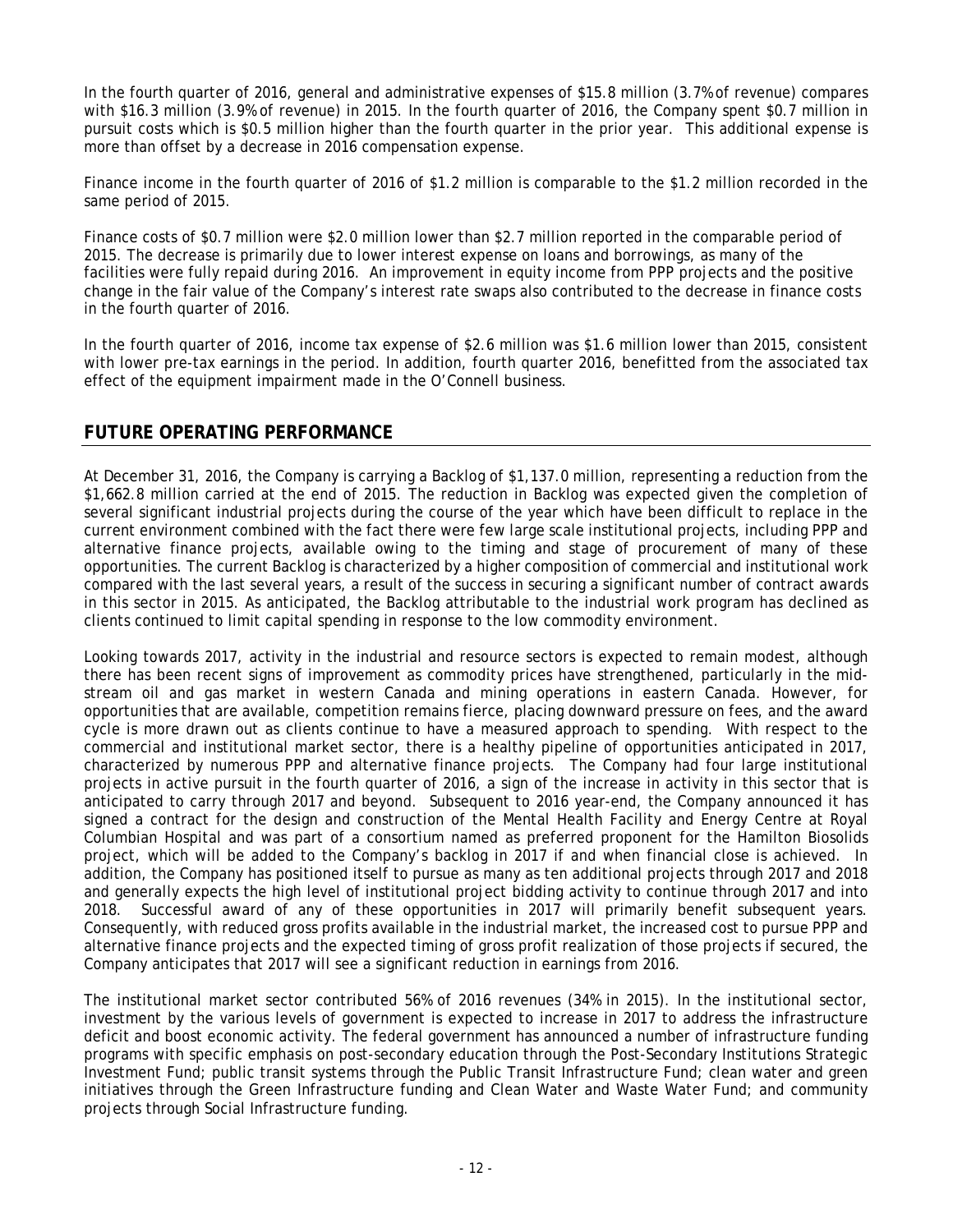While funding for these programs has been announced, actual projects have been slow to emerge, although the company anticipates this to change, particularly as it relates to indigenous and environmental projects. In addition, there continues to be a strong PPP and alternative finance market with numerous opportunities expected to be bid in 2017 and beyond. The Company is in a strong position to benefit from this increase in infrastructure spending and is actively pursuing a number of these opportunities that are currently available.

New contract awards of institutional projects slowed in the second half of 2016 due to the limited number of larger scale projects being available owing primarily to the timing and stage of procurement. As stated, activity in the pursuit of major projects increased in the fourth quarter and subsequent to the 2016 year-end, the Company announced it has signed a contract for the design and construction of the Mental Health Facility and Energy Centre at Royal Columbian Hospital and was part of a consortium named as preferred proponent for the Hamilton Biosolids project, which will be added to the Company's backlog in 2017 if and when financial close is achieved. The revenue and earnings contribution in 2017 derived from the institutional sector is expected to be strong.

The industrial market sector contributed 29% of 2016 revenues (51% in 2015). Though the uncertainty in the energy sector in western Canada has resulted in a reduction in the number and size of construction opportunities, it is expected that new projects, primarily in the midstream oil and gas market segment, will be available and we believe the Company is well positioned to pursue these opportunities, although competition is expected to remain strong, placing downward pressure on fees.

Similarly, lower iron ore and commodity prices have resulted in a reduction in the number and size of construction opportunities for O'Connell in eastern Canada. Recently, however, there has been an increase in bidding activity in the gold, lithium and iron ore sectors though this has not translated into any significant wins for the Company, owing primarily to heavy price competition. The challenging economic environment related to resource development that has persisted since 2014 is not expected to change significantly in the near term. Although we continue to receive new contract awards in the industrial sector, the projects are smaller and shorter cycle in nature and have been secured at lower margins due to the increased level of competition. Accordingly, we expect the revenue and gross profits in this sector to continue to be under pressure in 2017.

The retail and commercial sector contributed 15% of 2016 revenues (15% in 2015). The Company continues to secure new work in this market, although investment by private developers in many geographic regions appears to be measured due to slow growth and uncertain economic conditions. While the Company is seeing an increase in mixed use condominium work for select clients in the greater Toronto area, the expectation is that the retail and commercial sector will remain relatively unchanged in 2017.

### **Backlog**

During 2016, the Company secured \$1,064.1 million in new construction contracts (including change orders to existing contracts) and put in place \$1,589.9 million of work resulting in a Backlog at December 31, 2016 of \$1,137.0 million. The following table outlines the changes in the amount of the Company's Backlog throughout the current and prior fiscal years.

| Backlog                                   |               |
|-------------------------------------------|---------------|
| (in millions of Canadian dollars)         |               |
| December 31, 2014                         | \$<br>1,149.7 |
| Securement and Change Orders in 2015      | 1,957.9       |
| Realized in construction revenues in 2015 | (1, 444.8)    |
| December 31, 2015                         | \$<br>1,662.8 |
| Securement and Change Orders in 2016      | 1,064.1       |
| Realized in construction revenues in 2016 | (1,589.9)     |
| December 31, 2016                         | \$<br>1.137.0 |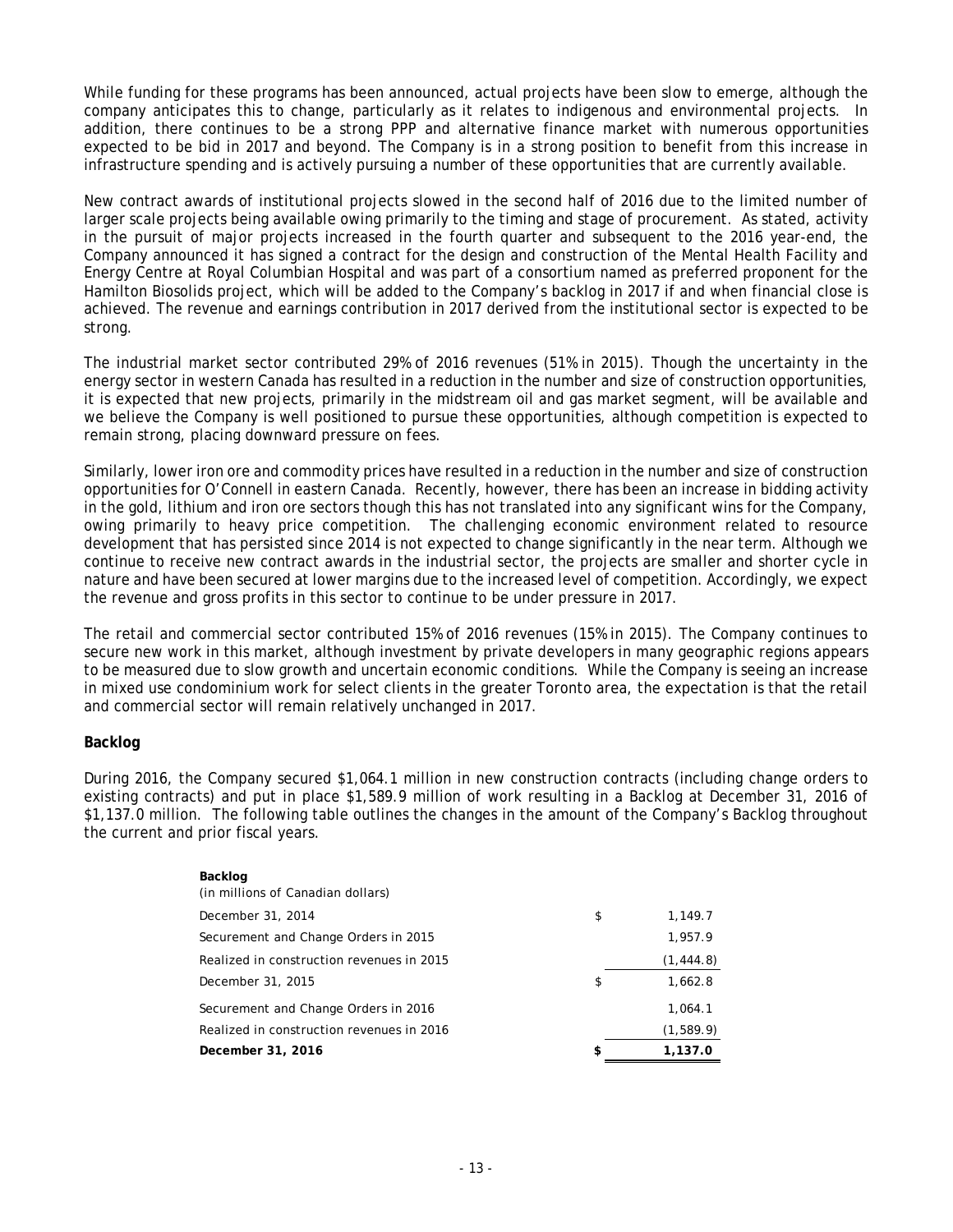The Company's significant accounting policies are outlined in the notes to the audited December 31, 2016 and 2015 Consolidated Financial Statements. The Consolidated Financial Statements were prepared using the same accounting policies as our 2015 consolidated financial statements.

The Company has adopted the Amendments to IAS 1, Presentation of Financial Statements, effective for our condensed interim and annual consolidated financial statements commencing January 1, 2016. The adoption of these amendments did not have a material impact on the presentation and disclosure in the Company's condensed consolidated interim financial statements.

#### **Future accounting changes**

On July 24, 2014 the IASB issued the complete IFRS 9 (IFRS 9 (2014)). The mandatory effective date of IFRS 9 is for annual periods beginning on or after January 1, 2018 and must be applied retrospectively with some exemptions. Early adoption is permitted. The restatement of prior periods is not required and is only permitted if information is available without the use of hindsight. IFRS 9 (2014) introduces new requirements for the classification and measurement of financial assets. Under IFRS 9 (2014), financial assets are classified and measured based on the business model in which they are held and the characteristics of their contractual cash flows. The standard introduces additional changes relating to financial liabilities. It also amends the impairment model by introducing a new 'expected credit loss' model for calculating impairment. IFRS 9 (2014) also includes a new general hedge accounting standard which aligns hedge accounting more closely with risk management. This new standard does not fundamentally change the types of hedging relationships or the requirement to measure and recognize ineffectiveness; however it will provide more hedging strategies that are used for risk management to qualify for hedge accounting and introduce more judgment to assess the effectiveness of a hedging relationship. Special transitional requirements have been set for the application of the new general hedging model. The Company intends to adopt IFRS 9 (2014) in its financial statements for the annual period beginning on January 1, 2018. The extent of the impact of adoption of the standard has not yet been determined.

On May 28, 2014, the IASB issued IFRS 15 *Revenue from Contracts with Customers.* The new standard is effective for annual periods beginning on or after January 1, 2018. Earlier application is permitted. IFRS 15 will replace IAS 11 *Construction contracts* and IAS 18 *Revenue.* The standard contains a single model that applies to contracts with customers and two approaches to recognizing revenue: at a point in time or over time. The model features a contract-based five step analysis of transactions to determine whether, how much and when revenue is recognized. New estimates and judgmental thresholds have been introduced, which may affect the amount and/or timing of revenue recognized. On April 12, 2016, the IASB issued *Clarifications to IFRS 15, Revenue from Contracts with Customers,* which is effective at the same time as IFRS 15. The clarifications to IFRS 15 provide additional guidance with respect to the five step analysis, transition, and the application of the Standard to licenses of intellectual property. The Company intends to adopt IFRS 15 in its financial statements for the annual period beginning on January 1, 2018. The extent of the impact of adoption of the standard has not yet been determined.

On January 13, 2016 the IASB issued IFRS 16 Leases. The new standard is effective for annual periods beginning on or after January 1, 2019. This standard introduces a single lessee accounting model and requires a lessee to recognize assets and liabilities for all leases with a term of more than twelve months, unless the underlying assets is of low value. A lessee is required to recognize a right-of-use asset representing its right to use the underlying asset and a lease liability representing its obligation to make lease payments. The Company intends to adopt IFRS 16 in its financial statements for the annual period beginning on January 1, 2019. The extent of the impact of the standard has not yet been determined.

# **SUMMARY OF QUARTERLY RESULTS**

The table below summarizes the results for the eight most recent quarters (in thousands of dollars, except per share amounts). Although the Company experiences some seasonality in its business, variations in net income from quarter to quarter primarily reflect the differences in the profitability of the contracts administered in the respective quarters. Contracts typically extend over several quarters and often over several years. For purposes of quarterly financial reporting, the Company must estimate the cost required to complete each contract to assess the overall profitability of the contract and the amount of gross profit to recognize for the quarter. Such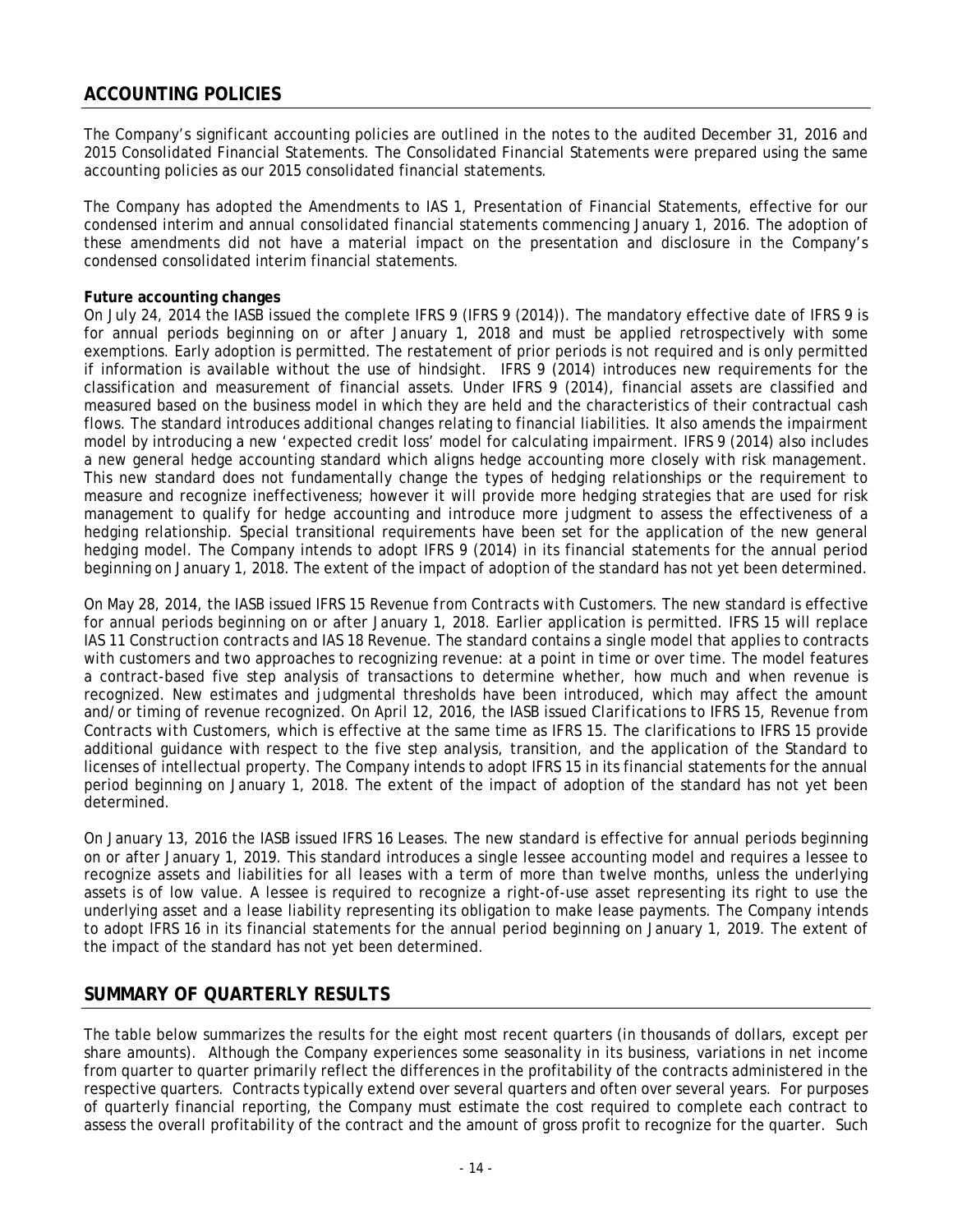estimating includes contingencies to allow for certain known and unknown risks. The magnitude of the contingencies will depend on the nature and complexity of the work to be performed. As the contract progresses and remaining costs to be incurred and risk exposures become more certain, contingencies will typically decline or have been utilized, although certain risks will remain until the contract has been completed, and even beyond. As a result, earnings may fluctuate significantly from quarter to quarter, depending on whether large and/or complex contracts are completed or nearing completion during the quarter, or have been completed in immediately prior quarters.

There are also a number of other factors that can affect the Company's revenues and profit from quarter to quarter. These include the timing of contract awards, the value of subcontractor billings and project scheduling. Management does not believe that any individual factor is responsible for changes in revenue from quarter to quarter, with the exception of seasonality in the first quarter of each year.

(in thousands of Canadian dollars, except per share amounts)

|                           | 2015    |         |         |         | 2016    |                |         |         |
|---------------------------|---------|---------|---------|---------|---------|----------------|---------|---------|
|                           | Q1      | Q2      | $Q3*$   | Q4      | Q1      | Q <sub>2</sub> | Q3      | $Q4**$  |
| Revenue                   | 306,163 | 335,322 | 389,878 | 413,443 | 338,294 | 413,195        | 407.663 | 430,716 |
| Net income/(loss)         | 4.727   | 10.815  | (5.616) | 11,556  | 9.343   | 3,886          | 5.975   | 5.798   |
| Earnings/(loss) per share | 0.11    | 0.25    | (0.13)  | 0.28    | 0.22    | 0.09           | 0.14    | 0.14    |

Notes: \* The third quarter 2015 includes a net non-cash after-tax impairment charge of \$20.3 million. \*\* The fourth quarter 2016 includes a net non-cash after-tax equipment impairment charge of \$2.7 million.

## **FINANCIAL CONDITION, CAPITAL RESOURCES AND LIQUIDITY**

The following table presents a summary of the Company's financial condition for the year indicated.

| (in thousands of Canadian dollars) | 2016         | 2015          |
|------------------------------------|--------------|---------------|
| <b>Financial Position Data</b>     |              |               |
| Cash and cash equivalents          | 261.876<br>S | 218,756<br>\$ |
| Non-cash working capital           | (143, 833)   | (91, 398)     |
| Working capital                    | 118,043      | 127,358       |
| Long-term debt                     | 8.623        | 10,665        |
| Shareholders' equity               | 163.566      | 170.891       |

Although the Company has adequate amounts of both working capital and equity, the expectation of a weaker industrial market in the near term with the resultant negative impact on earnings combined with the anticipated increase in PPP and alternative finance project activity, which requires a healthy balance sheet, has led to a decision by the Company and its Board of Directors to reduce the amount of dividends paid. Commencing in January 2017 for shareholders of record as of January 31, 2017, the dividend will be reduced from \$0.0633 to \$0.0325 per common share per month. The reduction in the amount of our monthly dividend will allow the Company to maintain equity and working capital at levels not otherwise attainable if the 2016 dividend rate was maintained and also support execution of the Company's diversification strategy.

As a component of working capital, the Company maintains a balance of cash and cash equivalents. At December 31, 2016, this balance amounted to \$261.9 million. The non-cash net current asset/liability position was in a net liability position of \$143.8 million at December 31, 2016, compared to a net liability position of \$91.4 million at December 31, 2015. The non-cash net current asset/liability position fluctuates significantly in the normal course of business from period to period, primarily due to the timing of differences between the settlement of payables due to subcontractors and suppliers, billings and collection of receivables from clients, and also the timing in the settlement of income taxes payable. The Company's cash balances absorb these fluctuations with no net impact to the Company's net working capital position or ability to access contract surety support. The Company believes it has sufficient working capital to support its current and expected contract security requirements.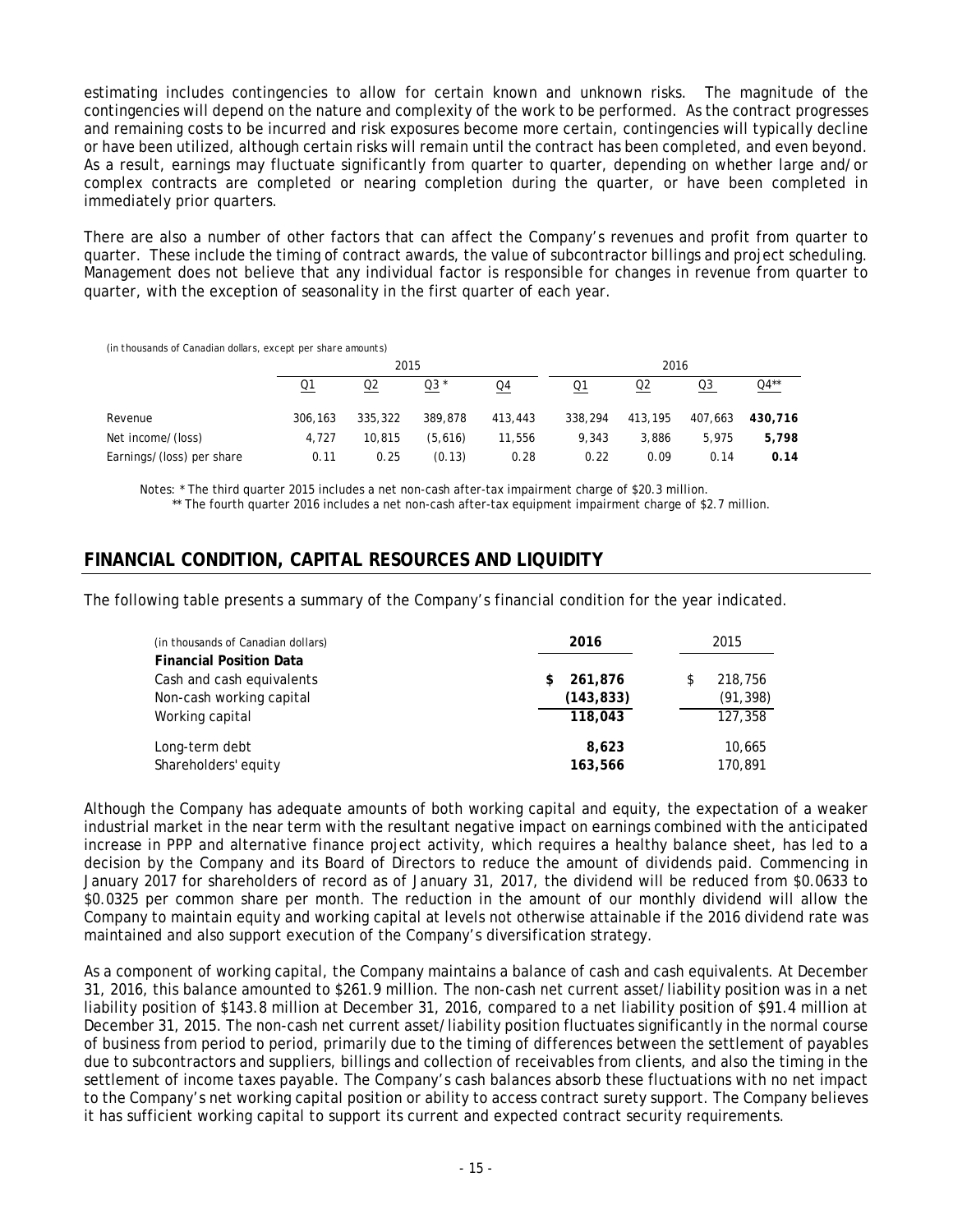### **Credit Facilities**

The Company has a number of credit facilities available to access in order to support the issuance of letters of credit, finance future capital expenditures and finance the day-to-day operations of the business.

#### **Operating Lines of Credit**

#### *a) Committed revolving line of credit:*

During 2016, the Company increased its committed revolving credit facility from \$45.0 million to \$55.0 million, with a Canadian chartered bank. The term of the facility was also extended and now matures December 31, 2019. This facility may be used in the normal course of business for general working capital purposes, to issue non-collateralized letters of credit, fund future capital expenditures and qualifying permitted acquisitions. At December 31, 2016, the Company has drawn \$5.0 million under this facility. The \$5.0 million draw is presented as long term debt on the Company's statement of financial position as the facility matures in 2019.

#### *b) Committed revolving line of credit facility*:

A subsidiary of the Company has a \$25.0 million committed revolving credit facility, maturing on June 10, 2018. The facility may be used to finance normal course operations. Borrowings under this facility are secured by a first charge against the net assets of the subsidiary. As at December 31, 2016, the balance drawn on this facility is nil.

#### **Issuance of Letters of Credit**

The Company has available \$122.0 million of demand facilities used to primarily support the issuance of letters of credit. All letters of credit issued under these facilities are supported by the pledge of Company-owned financial instruments, including cash.

The Company has available a \$45.0 million credit facility with Export Development Canada (EDC) to support the issuance of contract performance security letters of credit issued by financial institutions on behalf of the Company. The Company can only use this facility when letters of credit have been issued as contract security for projects that meet the EDC mandate to provide financial support for Canadian exports abroad.

Letters of credit are typically issued to support the Company's performance obligations relating to PPP and other major construction projects. The following table outlines the amount of the credit facilities, the amount of issued letters of credit and the amount of collateral pledged in support of the outstanding letters of credit.

| (in thousands of Canadian dollars)              |    | 2016    | 2015 |         |  |
|-------------------------------------------------|----|---------|------|---------|--|
| Operating line of credit                        | \$ | 122,000 | \$   | 132,000 |  |
| Letters of credit issued                        | \$ | 34,028  | \$   | 39,848  |  |
| Collateral pledged to support letters of credit | S  | 29.244  | \$   | 33,777  |  |
| Guarantees provided by EDC                      | S  | 4.891   |      | 6.157   |  |

The reduction in the amount of outstanding letters of credit as at the end of 2016 compared to the end of 2015 is primarily the result of the letters of credit maturing on their scheduled expiration dates.

#### **Equipment Financing**

The Company and its subsidiaries have a committed term credit facility of up to \$25.0 million to be used to finance equipment purchases. Borrowings under the facility are secured with a first charge on the equipment being financed. As of December 31, 2016, the facility is undrawn. Interest on the facility can be charged at a fixed rate based on the Bank of Canada bond rate plus a spread. Interest is paid monthly in arrears.

In addition, subsidiaries of the Company have equipment acquisition lines of credit for \$62.5 million with the financing arms of several major heavy equipment suppliers to finance the purchase of equipment. Draws under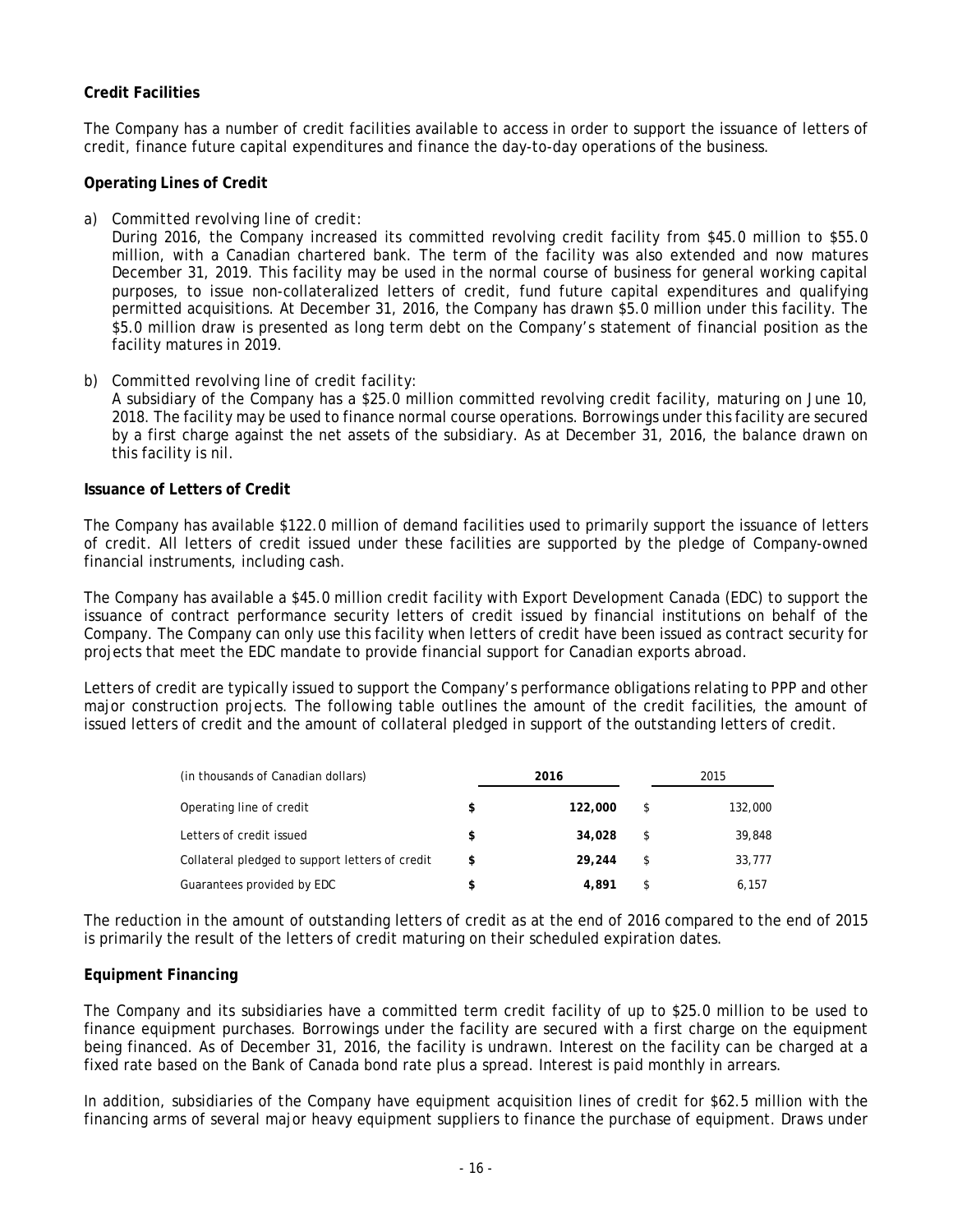this facility are typically recognized as operating leases for accounting purposes. At December 31, 2016, the Company has used \$6.4 million under the facilities (\$9.1 million at December 31, 2015). The Company's total lease commitments are outlined under Contractual Obligations.

At December 31, 2016, the Company was in compliance with all debt covenants relating to its operating and equipment lines of credit.

#### **Loans and Borrowings**

In 2016, the Company issued new debt, excluding finance lease and non-recourse project financing, totaling \$0.5 million and made \$9.2 million in principal repayments (including finance lease repayments).

The following table provides details of outstanding debt as at December 31, 2016, and principal repayments due over the next five years, excluding the amortization of debt financing costs, finance lease liabilities and nonrecourse project financing.

| (in thousands of Canadian dollars) |        |                             |        |         |           |                          |
|------------------------------------|--------|-----------------------------|--------|---------|-----------|--------------------------|
| Debt                               | Amount | Year 1                      | Year 2 | Year 3  | Year 4    | Year 5                   |
|                                    |        |                             |        |         |           |                          |
| Loans and borrowings               |        | \$ 10,835 \$ 2,410 \$ 2,004 |        | \$5,725 | 696<br>s. | $\overline{\phantom{a}}$ |

### **Cash Flow Data**

The following table provides an overview of cash flows during the years indicated:

| (in thousands of Canadian dollars)                                                           | 2016 |           | 2015 |           |
|----------------------------------------------------------------------------------------------|------|-----------|------|-----------|
| Cash Flow Data                                                                               |      |           |      |           |
| Cash flows from operations before changes in non-cash working capital                        | \$   | 48,426    | \$   | 75,291    |
| Changes in costs and estimated earnings in excess of billings - alternative finance projects |      | (51, 756) |      | 11,152    |
| Changes in non-cash working capital and other                                                |      | 46,989    |      | (11,668)  |
| Cash flows from operating activities                                                         |      | 43,659    |      | 74,775    |
| Cash flows from (used in) investing activities                                               |      | (4,001)   |      | 7,669     |
| Dividends paid on shares                                                                     |      | (32, 297) |      | (32, 297) |
| Proceeds from non-recourse project financing                                                 |      | 44,437    |      | 14,793    |
| Proceeds from loans and borrowings                                                           |      | 506       |      | 6,560     |
| Repayment of loans and borrowings                                                            |      | (9, 184)  |      | (16, 777) |
| Cash flows used in financing activities                                                      |      | 3,462     |      | (27, 721) |
| Increase in cash and cash equivalents                                                        | \$   | 43,120    |      | 54,723    |

### **Operating Activities**

During 2016, cash flows from operating activities generated cash of \$43.7 million compared with \$74.8 million in 2015. In 2016, cash flow from operating activities was comprised of \$48.4 million of cash generated from operations before changes in non-cash working capital and a \$4.7 million use of cash derived from changes in non-cash working capital and other items. In 2015, the comparative amounts were \$75.3 million of cash generated from operations before changes in non-cash working capital and the impairment charge, and a \$0.5 million use of cash from changes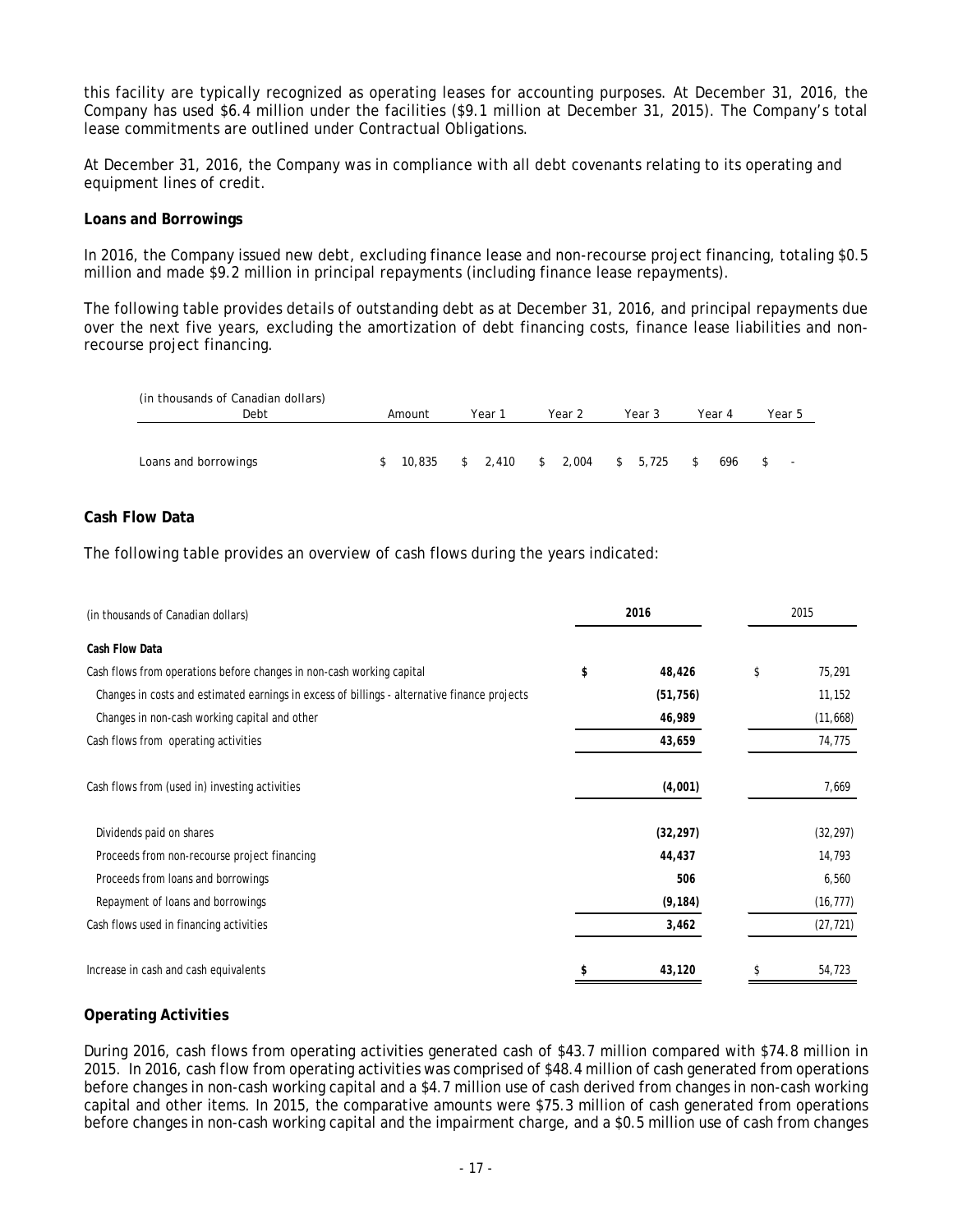in non-cash working capital and other items. The decrease in cash flow from operations before changes in non-cash working capital in 2016 is primarily the result of lower earnings compared to 2015 earnings adjusted for the noncash impairment charges. The \$4.7 million use of cash in 2016 was the net of \$51.8 million use of cash required for alternative finance projects and \$47.0 million of cash generated from working capital required for all other projects. The \$51.8 million use of cash for alternative finance projects was largely funded by \$44.4 million of proceeds from non-recourse project financing through financing activities. The \$47.0 million released from all other projects reflects the normal course fluctuation of working capital items on this work and is the primary driver of the overall increase in cash and cash equivalents for 2016.

### **Investing Activities**

During 2016, the Company used \$4.0 million of cash in investing activities compared with a source of cash in 2015 of \$7.7 million. The change in investing activities in 2016 compared to the prior year is largely due to the proceeds of \$12.2 million realized in 2015 from the sale of preferred share investments. The amount of cash used to purchase property and equipment in 2016 is comparable to 2015 and reflects market conditions in the resource sector. The Company's equipment portfolio is currently sufficient to support the projected work program in the short term.

#### **Financing Activities**

During 2016, the Company sourced \$3.5 million of cash from financing activities compared with a use of cash of \$27.7 million in 2015. The net reduction in the amount of cash used in financing activity in 2016 is primarily a result of issuing additional non-recourse project financing in 2016 to finance the construction of two alternative finance projects, as discussed above, combined with lower debt repayments as many of the facilities were fully repaid during 2016. Dividend payments remained the same in the respective periods.

### **DIVIDENDS**

The Company declared monthly dividends on common shares payable on or about the 20<sup>th</sup> of the month following the month in which the dividend was declared. The following table outlines the dividend history:

| January 1, 2015 to March 31, 2015    | \$0.190 |
|--------------------------------------|---------|
| April 1, 2015 to June 30, 2015       | \$0.190 |
| July 1, 2015 to September 30, 2015   | \$0.190 |
| October 1, 2015 to December 31, 2015 | \$0.190 |
| January 1, 2016 to March 31, 2016    | \$0.190 |
| April 1, 2016 to June 30, 2016       | \$0.190 |
| July 1, 2016 to September 30, 2016   | \$0.190 |
| October 1, 2016 to December 31, 2016 | \$0.190 |

# **CAPABILITY TO DELIVER RESULTS**

Productive capacity relates to the financial and non-financial resources available to the Company to execute its strategy and achieve planned results. From a financial perspective, the Company believes it has sufficient working capital and access to operating lines of credit to execute its current operational and growth objectives. The belief is fully explained in sections of this MD&A dealing with financial condition and liquidity.

In addition to financial capacity, the success of the Company is very much dependent upon the management and leadership skills of senior management. On an annual basis, high-performing candidates are identified for training and progression into more senior critical positions within the Company. The Company's performance management system emphasizes the development of leadership skills. In addition, the Company sponsors internal and external training programs, including the Bird Leadership Academy program and the Bird Site Management program, to provide a forum for high-potential candidates to develop their leadership skills.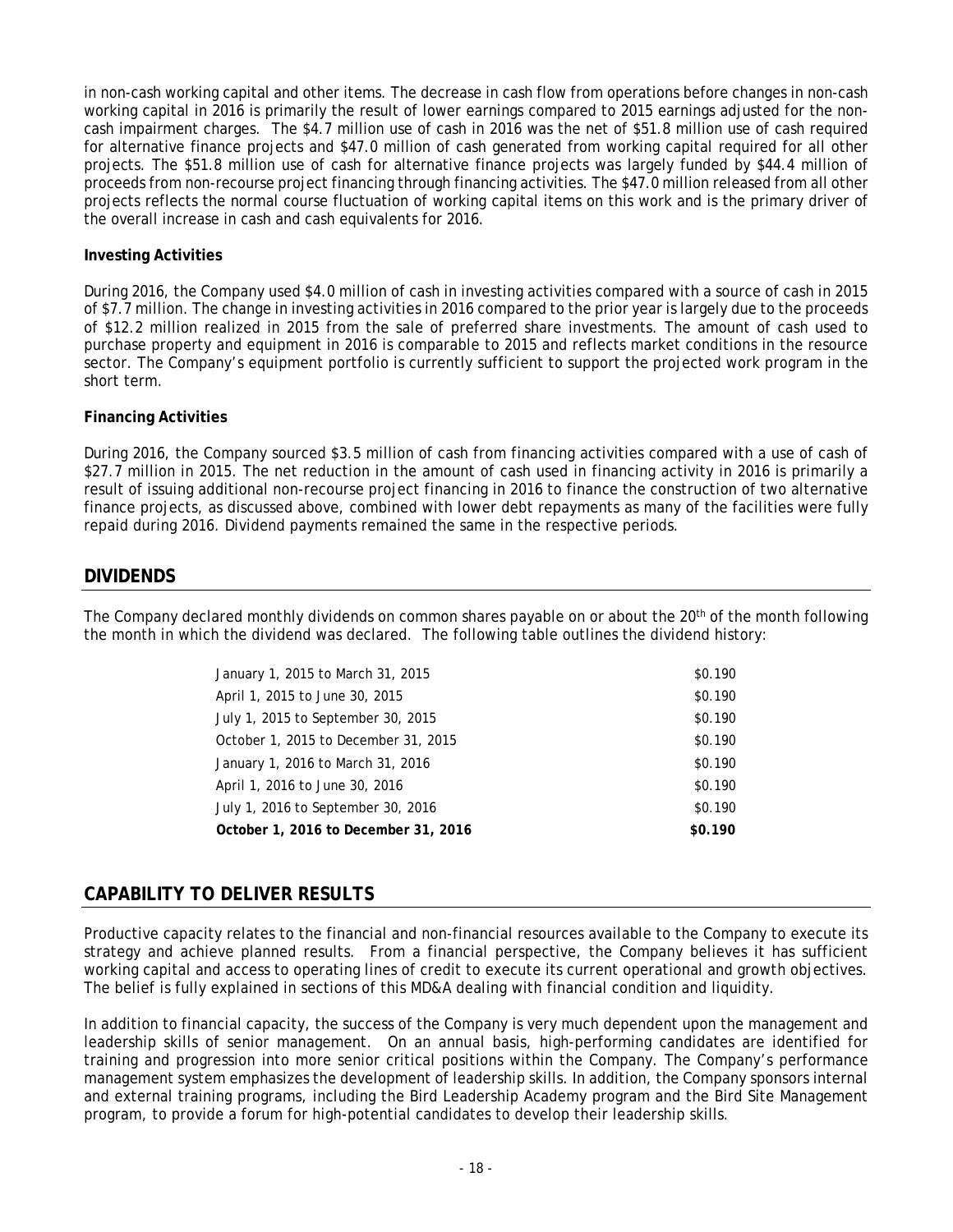# **CONTRACTUAL OBLIGATIONS**

At December 31, 2016, the Company has future contractual obligations of \$568.0 million. Obligations for accounts payable, finance and operating annual lease payments and for principal repayments, including interest, under long-term debt over the next five years are:

|                        |                          |                   | Non-                |                                  |                   |         |
|------------------------|--------------------------|-------------------|---------------------|----------------------------------|-------------------|---------|
| (thousands of dollars) | Accounts<br>Payable      | Finance<br>Leases | Operating<br>Leases | recourse<br>Project<br>Financing | Long-Term<br>Debt | Total   |
|                        |                          |                   |                     |                                  |                   |         |
| 2017                   | \$<br>427,427            | 376               | 5,716               | 27,365                           | 2,546             | 463,430 |
| 2018                   | 30.747                   | 72                | 4.462               | 32,605                           | 2,103             | 69,989  |
| 2019                   | 2,629                    | 72                | 3,567               |                                  | 5,755             | 12,023  |
| 2020                   |                          | 49                | 3,360               |                                  | 835               | 4,244   |
| 2021                   | $\overline{\phantom{a}}$ | 5                 | 2,978               | ۰                                | ۰                 | 2,983   |
| Thereafter             |                          | -                 | 15,524              |                                  |                   | 15,524  |
|                        | \$<br>460,803            | 574               | 35,607              | 59,970                           | 11,239            | 568,193 |

## **OFF BALANCE SHEET ARRANGEMENTS**

The Company has operating lease obligations described under Contractual Obligations noted above and surety lien bonds issued on behalf of the Company valued at \$18.2 million at December 31, 2016.

### **CRITICAL ACCOUNTING ESTIMATES**

The preparation of financial statements requires management to make judgments, estimates and assumptions that affect the application of accounting policies and the reported amounts of revenues, expenses, assets, liabilities and the disclosure of contingent assets and liabilities at the reporting date. Uncertainty about these assumptions and estimates could result in a material adjustment to the carrying amount of an asset or liability and/or the reported amount of revenue and expense in future periods. Estimates and underlying assumptions are reviewed on an ongoing basis. Revisions to accounting estimates are recognized in the period in which the estimates are revised and any future periods affected.

Construction revenue, construction costs, deferred revenue and costs and estimated earnings in excess of billings are all based on estimates and judgments used in determining an estimate of contract revenue and contract costs and to determine the stage of completion for a particular construction project, depending on the nature of the construction project, as more fully described in the Revenue Recognition Policy included in the notes to the Company's annual financial statements. To determine the estimated costs to complete construction projects, assumptions and estimates are required to evaluate issues related to schedule, material and labour costs, labour productivity, changes in contract scope and subcontractor costs. Due to the nature of construction, estimates can change significantly from one accounting period to the next.

The value of many construction contracts increases over the duration of the construction period. Change orders may be issued by our clients to modify the original contract scope of work or conditions. In addition, there may be disputes or claims regarding additional amounts owing as a result of changes in contract scope, delays, additional work or changed conditions. Construction work related to a change order or claim may proceed and costs may be incurred in advance of final determination of the value of the change order. As many change orders and claims may not be settled until the end of the construction project, significant increases or decreases in revenue and income may arise during any particular accounting period.

Provisions involve the use of estimates, as determined by management. Estimates and assumptions are required to determine when to record and measure a provision in the financial statements for legal and warranty claims.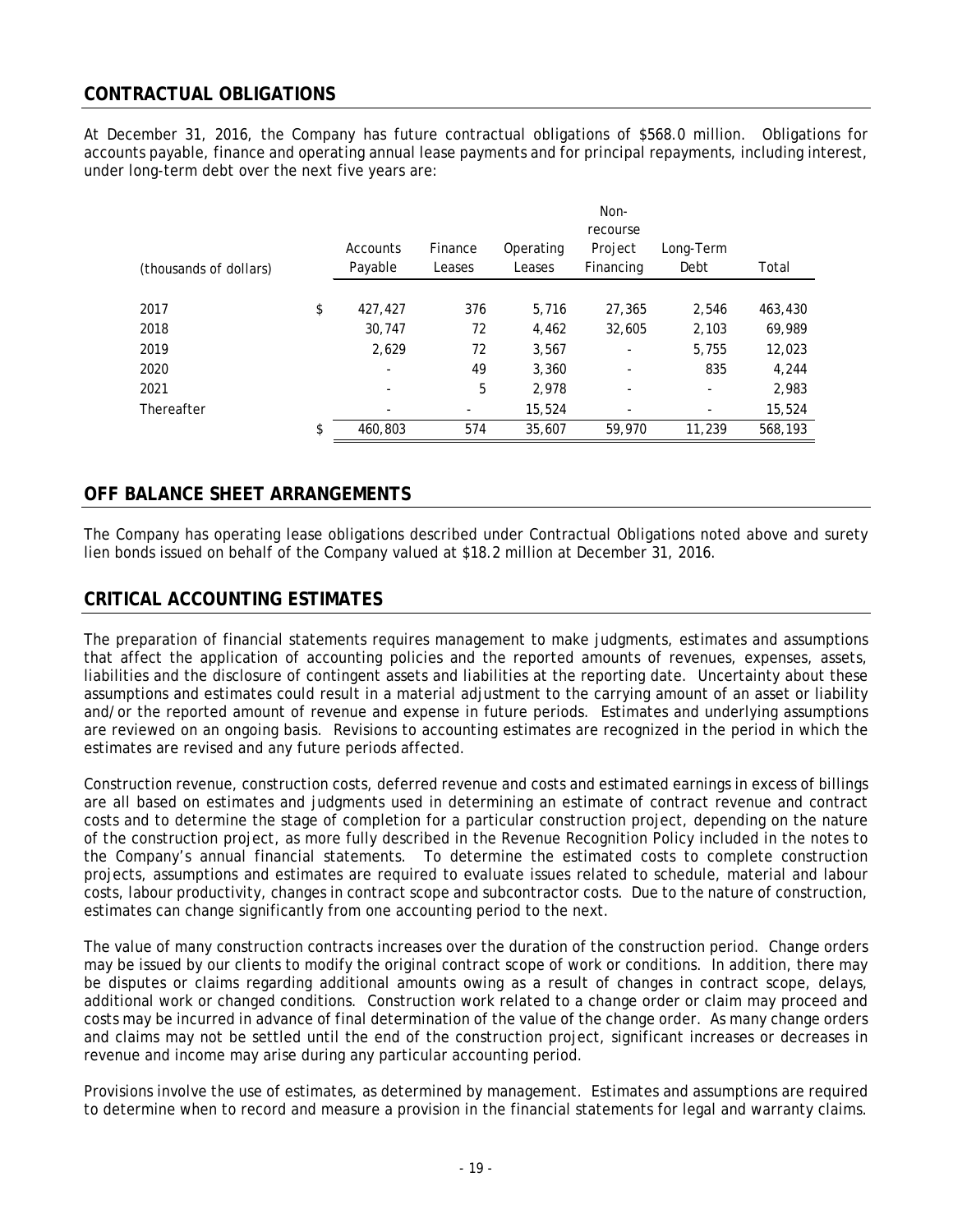The outcomes can differ significantly from the estimates used in preparing the financial statements resulting in required adjustments to expenses and liabilities.

Impairment testing is performed annually or earlier, if a triggering event occurs, for indefinite-lived intangible assets and goodwill resulting from business combinations, by comparing the recoverable amount of the cash generating unit ("CGU"), or groups of CGUs to its carrying amount. The recoverable amount of the CGU is determined based on a value in use calculation. There is significant amount of uncertainty with respect to the estimates of recoverable amounts of the CGUs' assets given the necessity of making key economic projections which employ the following key assumptions: future cash flows, growth opportunities, including economic risk assumptions, estimates of achieving key operating metrics and the discount rate.

## **OUTSTANDING COMMON SHARE DATA AND STOCK EXCHANGE LISTING**

The Company is authorized to issue an unlimited number of common shares. The Company had a total of 42,516,853 common shares outstanding at December 31, 2016 and December 31, 2015.

On March 15, 2012, the Company's Board of Directors previously approved the award of 625,000 stock options to eligible Company employees. The total number of stock options is exercisable in equal amounts on the first through fourth anniversary dates from the grant date. The stock options awarded will expire on March 15, 2019. In 2015, 65,000 stock options were forfeited resulting from the retirement of a plan participant. In 2016, 95,000 stock options were forfeited resulting from employees leaving the company. No stock options were exercised at December 31, 2016.

On January 1, 2015, the Company's Board of Directors approved the award of 100,000 stock options to the newly appointed President and CEO. The total number of stock options is exercisable in equal amounts on the first through fourth anniversary dates from the grant date. The exercise price is based on the weighted average trading price of the Company's common shares on the Toronto Stock Exchange for the five trading days ending on December 31, 2016. The stock options awarded will expire on January 1, 2022. No stock options were exercised at December 31, 2016.

The common shares are listed on the Toronto Stock Exchange ("TSX") under the trading symbol BDT.

### **CONTROLS AND PROCEDURES**

### **Disclosure Controls and Procedures**

Based on their evaluations as of December 31, 2016, the President and Chief Executive Officer ("CEO") and the Chief Financial Officer ("CFO") have concluded that the Company's disclosure controls and procedures are effective in providing reasonable assurance that information relating to the Company which is required to be disclosed in reports filed under provincial and territorial securities legislation is accumulated, summarized and communicated to the Company's senior management, including the CEO and the CFO of the Company, as appropriate, to allow timely decisions regarding required disclosure.

#### **Internal Control over Financial Reporting**

The Company's management is responsible for designing and maintaining adequate internal control over financial reporting for the Company. All internal control systems, no matter how well designed, have inherent limitations; therefore, even those systems determined to be effective can provide only reasonable assurance with respect to financial statement preparation and presentation.

As of December 31, 2016, under the supervision of and with the participation of management, including the CEO and CFO, internal controls over financial reporting have been designed to provide reasonable assurance regarding the reliability of financial reporting and the preparation of the consolidated financial statements for external purposes in accordance with IFRS.

As of December 31, 2016, under the supervision of and with the participation of management, including the CEO and CFO, the Company has evaluated the effectiveness of internal controls over financial reporting and determined that the internal controls over financial reporting are operating as intended.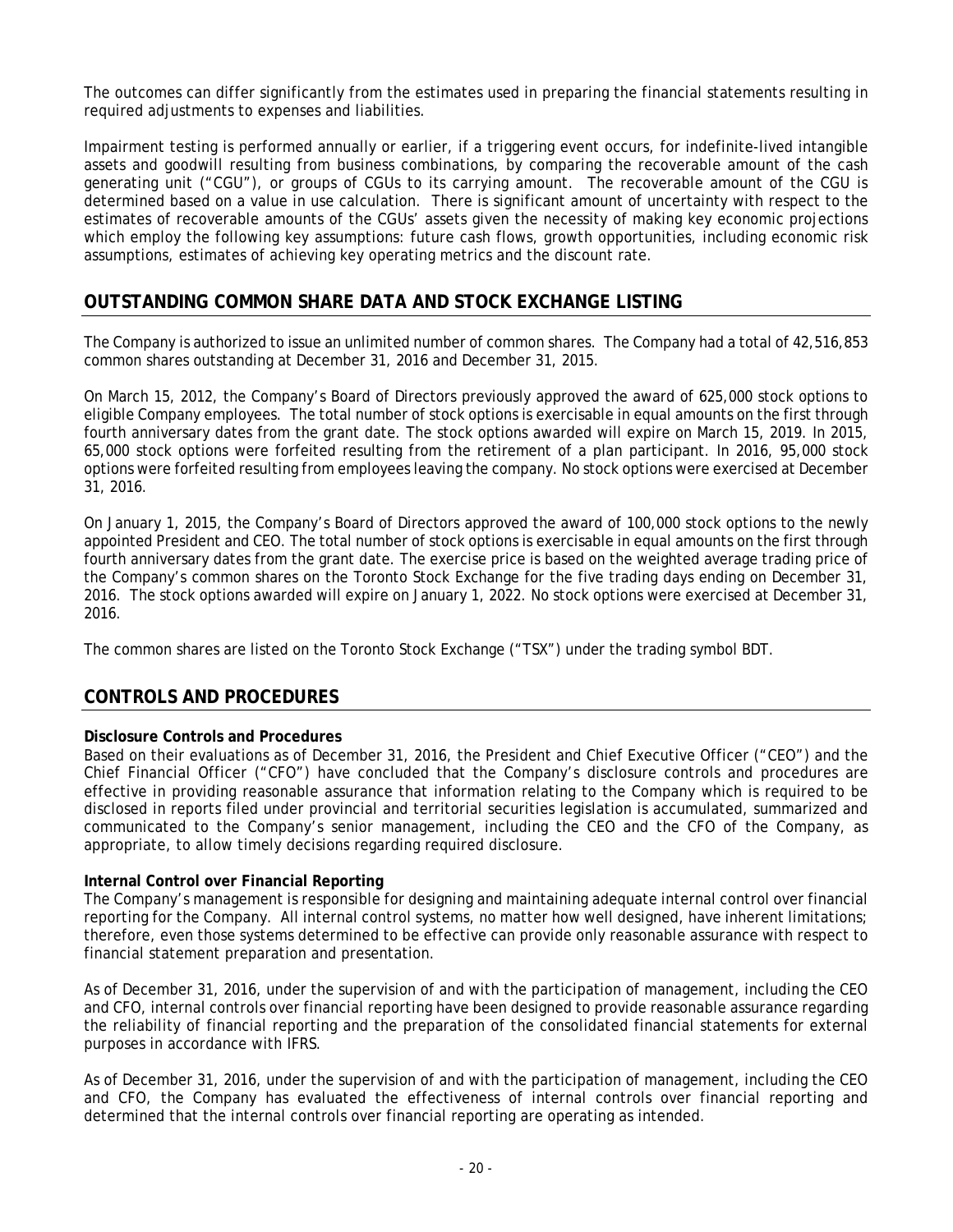There have been no material changes in the Company's internal control over financial reporting during the year ended December 31, 2016 that materially affected, or are reasonably likely to materially affect, the Company's internal control over financial reporting.

## **RISKS RELATING TO THE BUSINESS**

The following discussion addresses the more significant risk factors relating to the business. For a detailed discussion of all risk factors relating to the business, refer to the Company's most recently filed Annual Information Form filed on March 15, 2017, which is available through the System for Electronic Document Analysis and Retrieval (SEDAR) at www.sedar.com.

#### **Economy and Cyclicality**

Activity within the construction industry is generally tied to the state of the economy. Thus, in periods of strong economic growth, capital spending will generally increase and there will be more and better quality opportunities available within the construction industry. Investment decisions by our clients are based on long-term views of the economic viability of their current and future projects, sometimes based upon the clients' view of the longterm prices of commodities which are influenced by many factors. If our clients' outlook for their current and future projects is not favourable, this may lead them to delay, reduce or cancel capital project spending and may make them more sensitive to construction costs. A prolonged downturn in the economy could impact Bird's ability to generate new business or maintain a backlog of contracts with acceptable margins to sustain Bird through such downturns.

As noted above, Bird attempts to insulate itself in various ways from the effects of negative economic conditions; however, there is no assurance that these methods will be effective in insulating Bird from a downturn in the economy. Furthermore, as a result of increased demand in certain regions or industry sectors, the Company has, in the past, earned above-average margins on particular projects. There is also no assurance that above-average margins that may have been generated on historical contracts can be generated in the future.

#### **Competitive Factors**

Bird competes with many international, national, regional and local construction firms. Competitors often enjoy advantages in a particular market that Bird does not have or they may have more experience or a better relationship with a particular client. On any given contract bid or negotiation, Bird will attempt to assess the level of competitive pressure it may face and it will attempt to neutralize or overcome any perceived advantage that its competitors have. Depending on this assessment, Bird will decide whether or not to pursue a contract. In addition, this assessment bears directly on decisions that Bird will make, including what level of profit can be incorporated into its contract price and what personnel should be assigned to the contract. The accuracy of this assessment and the ability of Bird to respond to competitive factors affect Bird's success in securing new contracts and its profitability on contracts that it does secure.

#### **Ability to Secure Work**

Bird generally secures new contracts either through a competitive bid process or through negotiation. Awards in both the public and private sectors are generally based upon price, but are also influenced and sometimes formally based on other factors, such as the level of services offered, safety record, construction schedule, design (if applicable), project personnel, the consortium, joint venture and subcontractor team, prior experience with the prospective client and/or the type of project, and financial strength including the ability to provide bonds and other contract security.

In order to be afforded an opportunity to bid for large projects and in the PPP market, a strong balance sheet measured in terms of an adequate level of working capital and equity is typically required. Bird operates in markets that are highly competitive and there is constant pressure to find and maintain a competitive advantage. In the current economic climate, competition is intense. This presents significant challenges for the Company. If those competitive challenges are not met, Bird's client base could be eroded or it could experience an overall reduction in profits.

A decline in demand for Bird's services from the private sector could have an adverse impact on the Company if that business could not be replaced within the public sector. A portion of Bird's construction activity relates to government-funded institutional projects. Any reduction in demand for Bird's services by the public sector,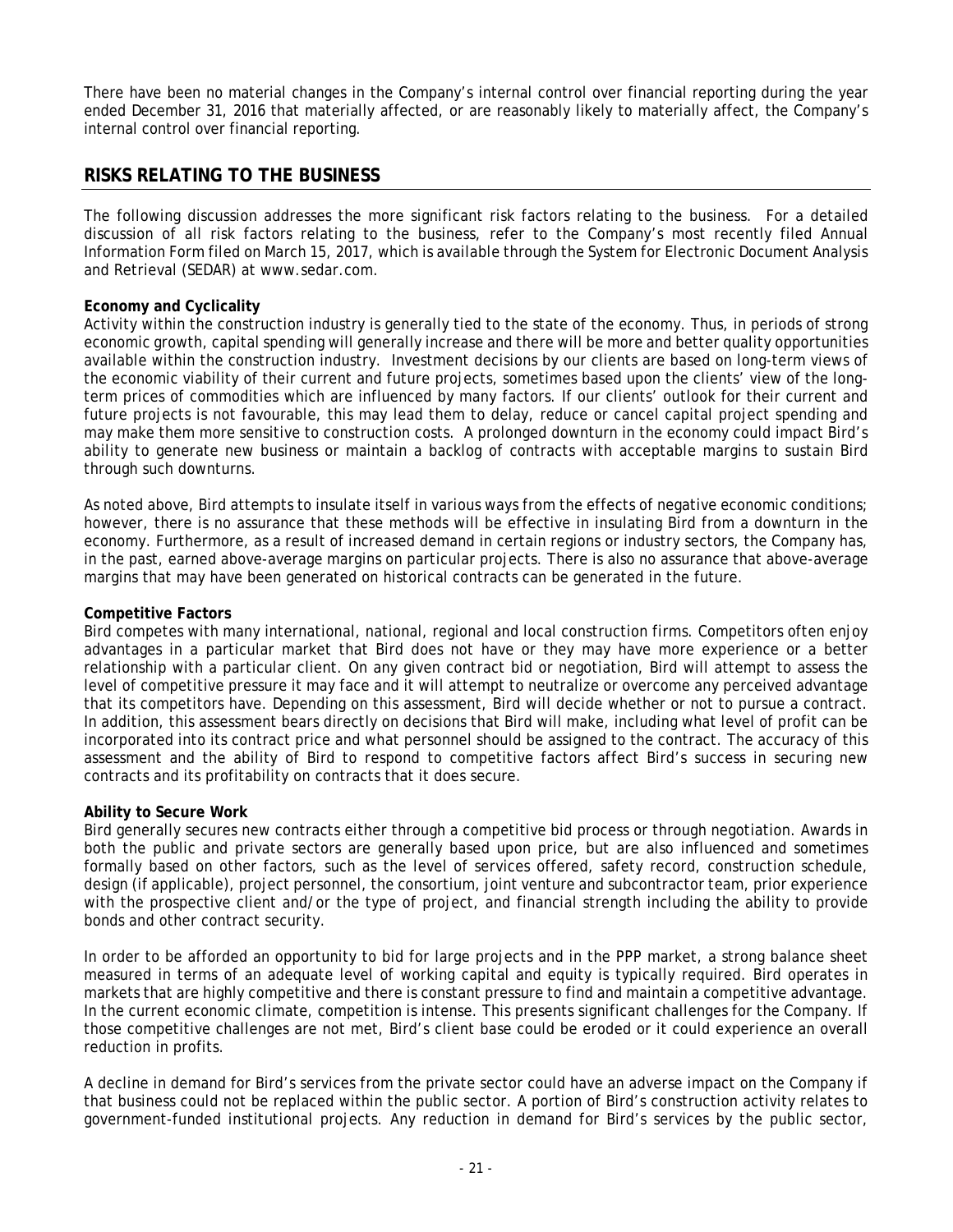whether as a result of funding constraints, changing political priorities or delays in projects caused by elections or other factors, could have an adverse impact on the Company if that business could not be replaced within the private sector.

Government-funded projects also typically have long and sometimes unpredictable lead times associated with government review and approval. The time delays associated with this process can constitute a risk to general contractors pursuing these projects. Certain government-funded projects, particularly PPP and alternative finance projects, may also require significant bid costs which can only be recovered if Bird is the successful bidder. A number of governments in Canada have procured a significant value of projects under a PPP and/or alternative finance contract format, which is an attractive market for the Company. A reduction in the popularity of this procurement method or difficulties in obtaining financing for these projects would have negative consequences for Bird.

#### **Estimating Costs/Assessing Contract Risks**

The price for most contracts performed by Bird is based, in part, on cost estimates that are subject to a number of assumptions. Erroneous assumptions can result in an incorrect assessment of risks associated with a contract or estimates of project costs that are in error, resulting in a loss of or lower than anticipated profits. All significant cost estimates are reviewed by senior management prior to tender submission in an attempt to mitigate these risks.

#### **Performance of Subcontractors**

Successful completion of a contract by Bird depends, in large part, on the satisfactory performance of its subcontractors who are engaged to complete the various components of the work. Subcontractor defaults tend to increase during depressed market conditions. If subcontractors fail to satisfactorily perform their portion of the work, Bird may be required to engage alternate subcontractors to complete the work and may incur additional costs. This can result in reduced profits or, in some cases, significant losses on the contract and possible damage to Bird's reputation.

In addition, the ability of Bird to bid for and successfully complete projects is, in part, dependent on the availability of qualified subcontractors and trades people. Depending on the value of a subcontractor's work, Bird may require some form of performance security and achieves this through the use of surety bonds, subcontractor default insurance or other forms of security from the subcontractor to mitigate Bird's exposure to the risks associated with the subcontractor's performance and completion. A significant shortage of qualified subcontractors and trades people or the bankruptcy of a subcontractor could have a material impact on Bird's financial condition and results of operations.

#### **Maintaining Safe Work Sites**

Despite Bird efforts to minimize the risk of safety incidents, they can occur from time to time and, if and when they do, the impact on Bird can be significant. Bird's success as a general contractor is highly dependent on its ability to keep its construction work sites and offices safe and any failure to do so can have serious impact on the personal safety of its employees and others. In addition, it can expose Bird to contract termination, fines, regulatory sanctions or even criminal prosecution.

Bird's safety record and worksite safety practices also have a direct bearing on its ability to secure work, particularly in the industrial sector. Certain clients will not engage particular contractors to perform work if their safety practices do not conform to predetermined standards or if the general contractor has an unacceptably high incidence of safety infractions or incidents.

Bird adheres to very rigorous safety policies and procedures which are continually reinforced on its work sites and offices. Management is not aware of any pending health and safety legislation or prior incidents which would be likely to have a material impact on any of Bird's operations, capital expenditure requirements, or competitive position. Nevertheless, there can be no guarantee with respect to the impact of future legislation or incidents.

#### **Ability to Hire and Retain Qualified and Capable Personnel**

The success of Bird is highly influenced by the efforts of key members of management, including its executive officers and district managers. The loss of the services of any of Bird's key management personnel could negatively impact Bird. The future success of Bird also depends heavily on its ability to attract, retain and develop high-performing personnel in all areas of its operations.